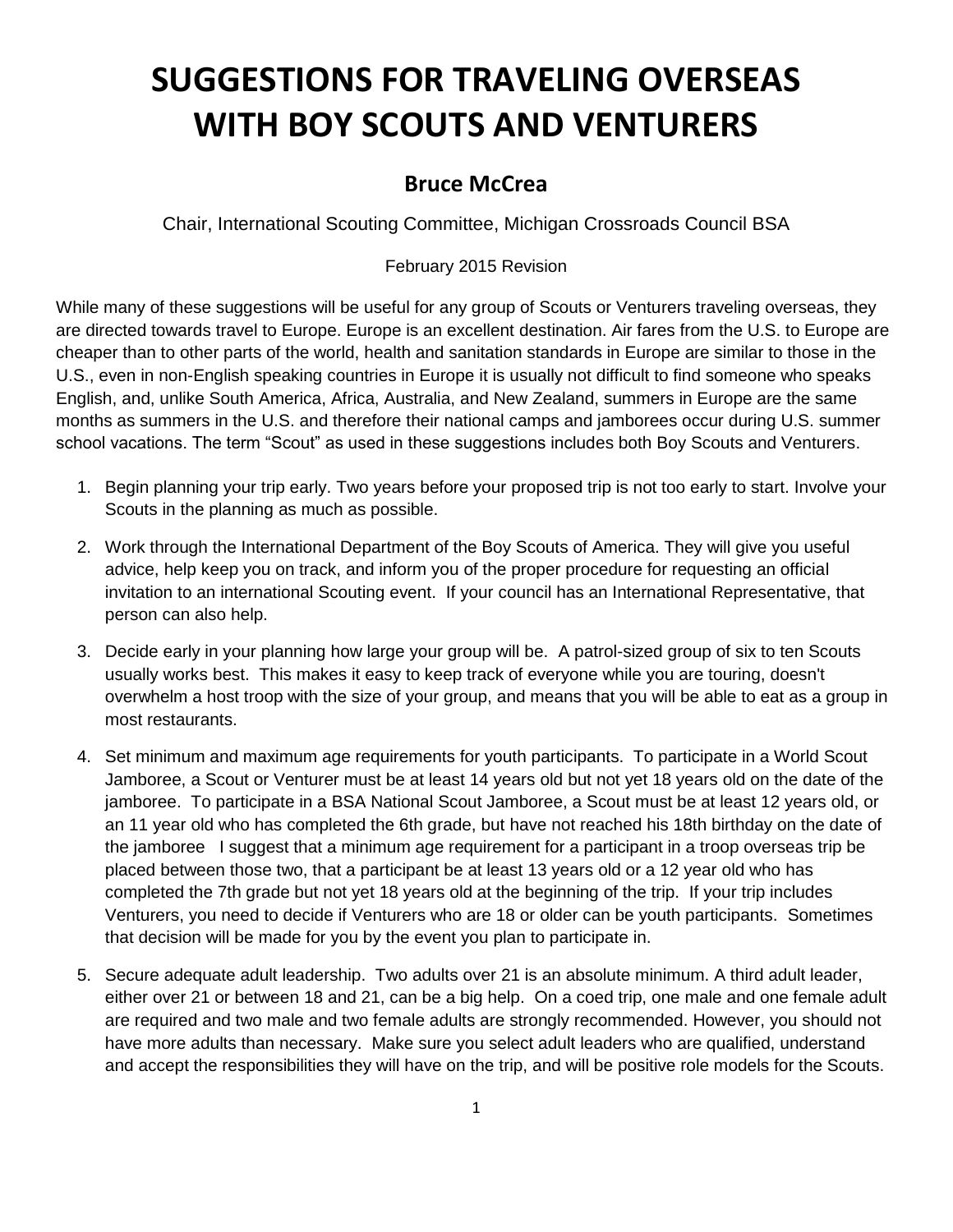- 6. Screen your potential participants carefully. Make sure that they have the physical stamina, emotional maturity, and openness to new ways of doing things that are essential to being part of a group on an overseas trip and that they will be positive representatives of the Boy Scouts of American and of their state and country. Besides observing them at meetings and on campouts, find out how extensively they have traveled, any dietary restrictions they have, what medications they are on, and any possible side effects of those medications. If a Scout takes regular medication, you must be confident that he will remember to take this medicine while on the trip without relying on others to remind him. If you have problems with a Scout overseas, you can't just call his parents and have them come and get him.
- 7. Decide how long you plan to spend on your trip and the approximate dates. The maximum length of your trip will be determined by the time that your adult leaders are willing and able to commit. You should plan for an absolute minimum of 16 to 17 days (two weeks plus a weekend). Three weeks plus a weekend or longer would be much better. Our Troop 180 trips to Europe in 1994 and 1999 were each over five weeks long, and our 2003 Crew 180 Europe trip was over four weeks long. Our 2009 trip to Scotland, England, and Denmark, and our 2010 trip to Slovakia, Austria, and Hungary were each a little over 3 weeks long. Compared to the cost of airfare to and from Europe, the additional cost of adding extra days to our trip was not great. For many Scouts and leaders, a trip to Europe is a once in a lifetime experience. That experience should last as long as your schedules allow.
- 8. Decide where you want to go. One factor in determining your destination will be the dates and locations of national jamborees and national camps that will be held in different countries the summer you plan to travel. When selecting a jamboree, be sure to check the age range for youth participants. In some countries, "Scout age" ends at 14 or 15 and a jamboree for "Scout age" participants is not a good fit.

There are two ways to find information about these events. One is to go to a page on the world Scouting web site where jamboree organizers submit event information,<http://www.scout.org/events> Scroll down to see the events. They appear in the order they were submitted, so scroll all the way through. The other is to go to the web sites of National Scout Organizations (NSOs) in countries you would like to visit and see if any of them has posted information about an upcoming jamboree. Go to <http://www.scout.org/nso/> for links to web sites of NSOs.

The fee to participate in a European jamboree is often significantly less than for a North American jamboree, and there are usually many large camps in different parts of Europe each summer with few American contingents participating in any of them. At both the Blue Summer Danish National Jamboree in 2009 and the urSPRUNG Austrian Jubilee Jamboree in 2010, our Troop/Crew 180 contingent was the only American contingent there. We were celebrities. At the Danish Jamboree, Princess Benedikte, the queen's sister, visited our campsite because we were the "American contingent."

- 9. Another option is for your group to spend time at a European Scout Center. Go to "Where to Stay in Europe" at<http://www.scout.org/node/20623> for information on over 200 European Scout centers organized by country. Many of them offer very interesting programs, and there are usually Scouts from several different countries in camp doing the same activities your Scouts would be doing.
- 10. Be sure to visit [http://travel.state.gov/content/passports/english/country.html,](http://travel.state.gov/content/passports/english/country.html) the U.S. State Department's International Travel web page. Scroll down to links for Country Specific Information for each country you are considering visiting and check the Travel Alerts and Travel Warnings. Also check the British government's "Travel Advice by County" at <https://www.gov.uk/foreign-travel-advice> and the Canadian government's "Travel Advice and Advisories" at [http://travel.gc.ca/travelling/advisories.](http://travel.gc.ca/travelling/advisories)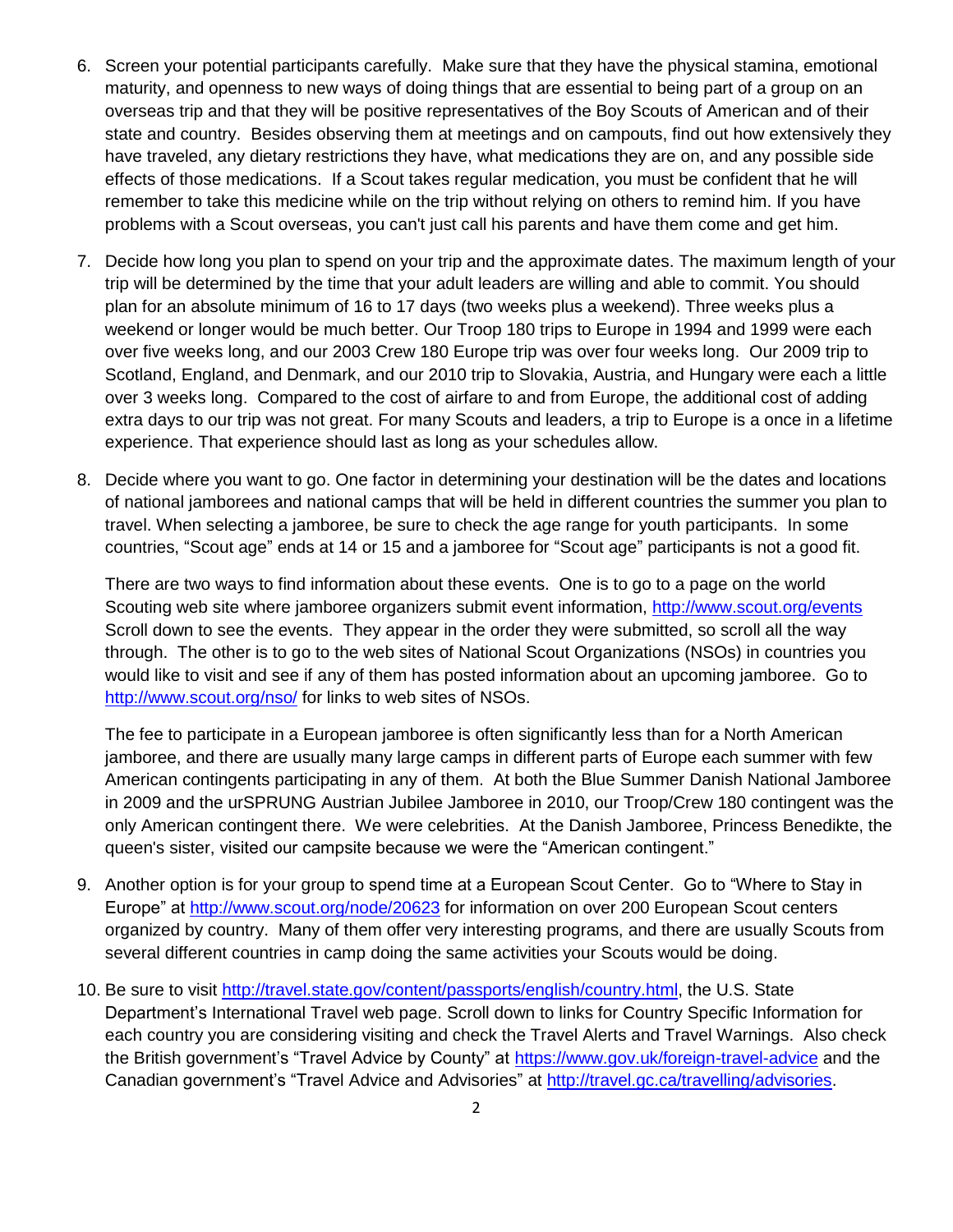- 11. There is information for UK Scouts traveling abroad which very useful for US troops and crews as well at <http://scouts.org.uk/supportresources/search/?cat=52,181>Both the "Thinking of going abroad" and "Globe Trekker" sections are very useful.
- 12. If you will be attending a national jamboree or national camp, make arrangements with the Scout association that is hosting the camp you will attend for a home stay with one of their troops. They will usually be glad to do this. The opportunity to live with Scouts of another country has been a highlight of the trip for our Scouts every time we have traveled. If hosting arrangements are made early enough, your Scouts will be able to correspond with their host Scouts before the trip. (We have many Scouts sending email messages to each other or connecting on Facebook who would never have written letters.)
- 13. If possible, try to arrange to camp at the national camp as a combined troop with the same host troop. This will cement many friendships. If you can arrange to borrow tents from them and have your Scouts and Venturers join with their patrols for cooking meals, you can avoid the need to bring group camping equipment with you. If your host troop has separate tents for boys and girls, it can be a great experience for your Scouts and Venturers to be in the same tents with host Scouts. In some European Scout associations, it is common for all the boys and girls in a patrol to be in the same tent. If that is the case, you will need separate tents for your contingent to comply with BSA Youth Protection Guidelines.
- 14. Request that your host troop provide you, each of your Scouts, and each host family, with a list showing each of your Scouts and leaders and the name, address, and phone number of the family they will be staying with. Get this list when you are met by the host troop if not before. This is essential in case of emergency.
- 15. Make an overall outline of your schedule. Perhaps you will be participating in a national camp that begins on a Tuesday and ends on the Thursday of the following week. A possible outline for a trip lasting three weeks plus a weekend is:
	- Day 1 Saturday Depart for Europe
	- Day 2 Sunday Arrive in Europe. Begin sightseeing.
	- Day 7 Friday Arrive in the afternoon at the home town of your host troop. Begin home stays.
	- Day 11 Tuesday Travel with your host troop to the National Camp
	- Day 20 Thursday Return to homes of host Scouts for rest and laundry
	- Day 21 Friday Sightseeing or home stays
	- Day 22 or 23 Saturday or Sunday Return flight home
- 16. At this point, you should consider what airport(s) in Europe you are could fly to and what airport(s) you could fly home from. Sometimes you can make arrangements to fly to one city in Europe and fly home from a different city. This expands your sightseeing options. It is worthwhile to check different air travel options online at sites like [www.kayak.com,](http://www.kayak.com/) www.travelocity.com, [www.orbitz.com,](http://www.orbitz.com/) www.webjet.com, www.expedia.com, [www.cheapoair.com,](http://www.cheapoair.com/) [www.travelhub.com/airfares/intl.html,](http://www.travelhub.com/airfares/intl.html) [www.cheapflights.com,](http://www.cheapflights.com/) [www.hotwire.com,](http://www.hotwire.com/) and [www.travelzoo.com.](http://www.travelzoo.com/) Also check the web site of the airport you plan to fly from. They might show other options there.
- 17. There are now several low cost airlines flying within Europe. One option you might consider is to fly on one airline between the US and Ireland or England and then take one or more of these airlines the rest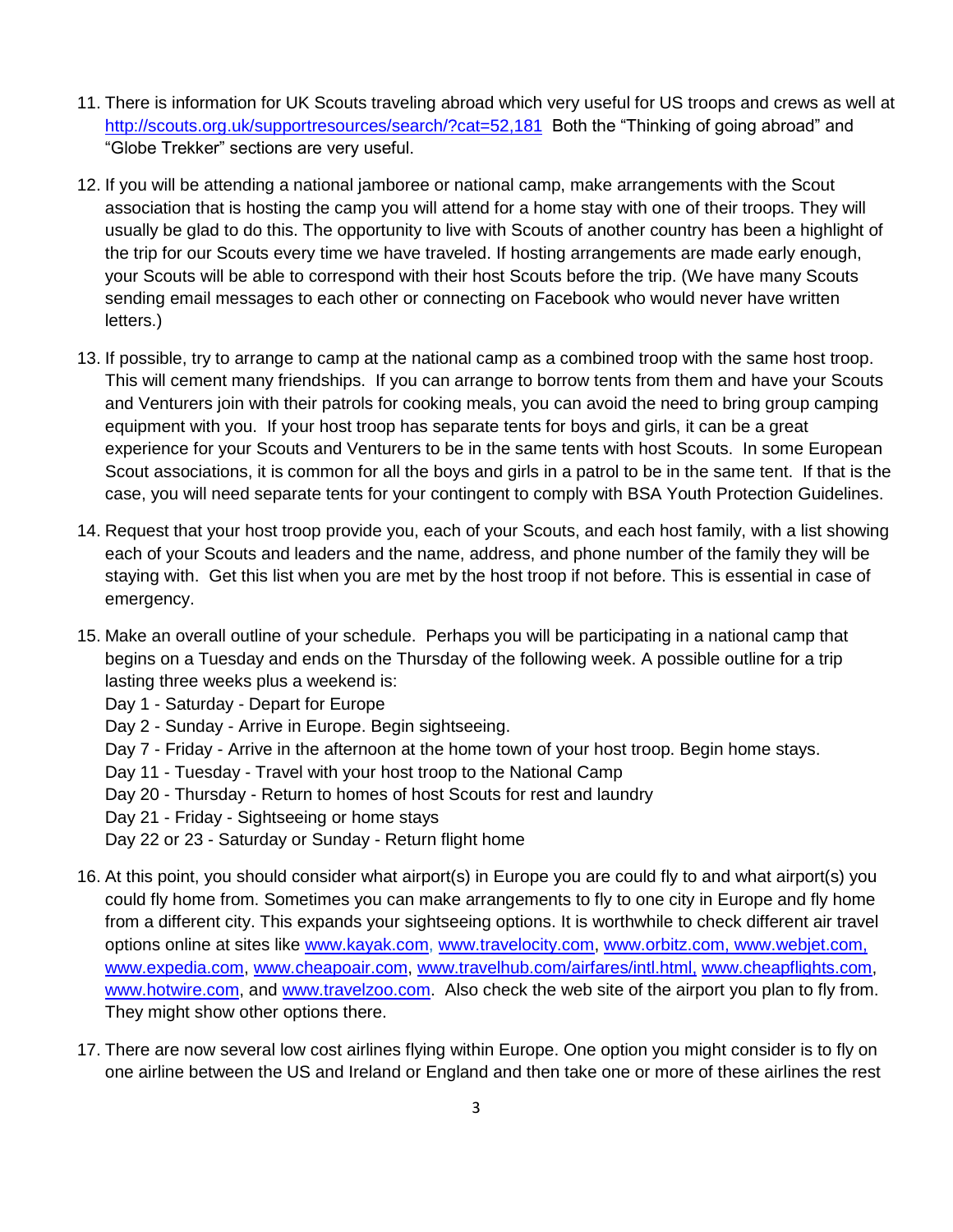of the way to and from your destination. A few examples are www.flybmi.com, www.easyjet.com, www.gofly.com, www.ryanair.com, [www.aerlingus.com,](http://www.aerlingus.com/) [www.monarch.co.uk,](http://www.monarch.co.uk/) [www.norwegian.com,](http://www.norwegian.com/) [www.germanwings.com/en/index.shtml,](http://www.germanwings.com/en/index.shtml) and www.meridiana.it/en/index.aspx. There is a list and discussion of these airlines at [http://wikitravel.org/en/Discount\\_airlines\\_in\\_Europe.](http://wikitravel.org/en/Discount_airlines_in_Europe) However, if you do consider that option, make sure you check on the baggage fees of the European airlines. The major international airlines still allow each passenger on a transatlantic flight one free checked bag weighing up to 50 pounds, a free carry-on bag, and a free personal item. That is more than enough for your contingent unless you plan to bring group camping equipment with you. If you change planes as part of a transatlantic ticket, that free allowance continues from your departure airport to your destination airport. On the low cost airlines, the weight and size limits are lower and there is usually a significant fee. If you plan to fly in and out of London on different airlines, make sure that the flights use the same London Airport. London has four airports, Heathrow, Gatwick, Stansted, and City, and they are not close to each other.

- 18. Once you have determined the location of the camp you will be participating in, the approximate number of days you have available for sightseeing, and your options for the locations of your arrival and departure in Europe, you should start selecting the places you will visit during your sightseeing time. We have found that it works better to spend at least a few days in each place we visit than to do an "If It's Tuesday, This Must Be Belgium" kind of tour. For a first trip overseas for your troop, I would suggest just visiting one or two countries. There will still be plenty of things to see and you won't have to work with many different currencies and different languages.
- 19. After you have decided on the countries you will visit, purchase several up-to-date budget travel guidebooks for those countries. A good place to see what is available is [www.amazon.com](http://www.amazon.com/) Search for "travel guide budget" and the name of a country you plan to visit. As you look at the search results, the publication date is shown right after the name and author of the book. That lets you know which guidebooks are up-to-date. Once you decide on the books you want, purchase them either at a local bookstore or an online store. As you decide which attractions you will visit in different cities, consult those guidebooks to find the days and hours each is open and the admission charge. Many major museums in Europe are closed on Mondays, so you will need to plan accordingly.
- 20. Mass transit is Europe is excellent. I recommend that you plan to use trains for your long distance travel and buses, trams, and subways for local transportation. An online travel agency that deals specifically with train travel in Europe is RailEurope at [www.raileurope.com](http://www.raileurope.com/) Even if you don't purchase tickets from them, their web site can be very helpful. Begin with their Europe map and guide at [www.raileurope.com/europe-travel-guide](http://www.raileurope.com/europe-travel-guide) It shows you where trains go and has links to information about different countries. If you will be traveling in continental Europe as opposed to the United Kingdom, the Eurail web site also has information that can be very helpful in planning your rail travel. Go to [www.eurail.com/planning/railway-map](http://www.eurail.com/planning/railway-map) and download the up-to-date Eurail rail map of Europe to see where trains go. The benefit of the Eurail web page is that, if you scroll down, there are links there to rail maps for different countries and to average travel times. The average travel times are important. You should try to avoid an itinerary that requires you to spend most of a day on the train. Scouts become bored and it wastes sightseeing time. Select either destinations that are closer together or destinations that are far enough apart that you can use an overnight train. Scouts do not get a normal amount of sleep on an overnight train, but a trip to Europe is probably the only opportunity they will have to sleep in a couchette (a sleeping car with compartments that have six bunks, three on each side) in a train. It is an experience they will enjoy talking about later. Once you have selected a route,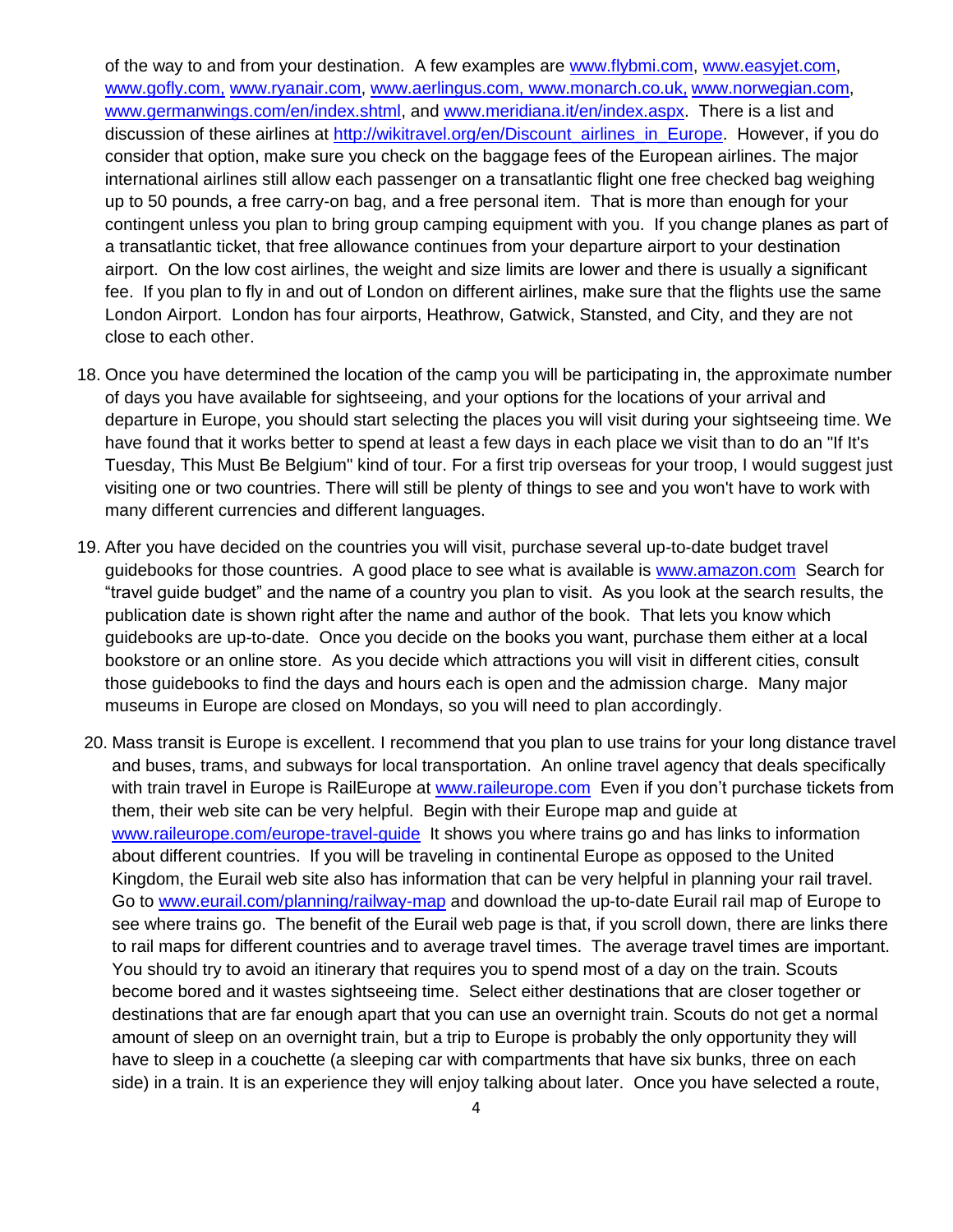go to [www.eurail.com/planning/timetables](http://www.eurail.com/planning/timetables) or to [www.raileurope.com](http://www.raileurope.com/) for links to train timetables. These links will help you select the exact train you want to be on. When entering information to search a timetable, remember that Europeans list, in order, day, month, year, not month, day, year, as we do, and that the timetables use a 24 hour clock so 6:00 PM is 18:00. Your search results will show: Station (There are a number of different train stations in most major European cities), Date, Time, Duration, and Changes (the number of times you change trains). You will want to select train trips with the shortest duration and the fewest train changes. However, some high speed trains are expensive, so you need to check that as well. Scroll down [www.eurail.com/planning/timetables](http://www.eurail.com/planning/timetables) for other useful information. The United Kingdom National Rail web site is [www.nationalrail.co.uk](http://www.nationalrail.co.uk/) 

- 21. Trains used to be the only good option for long distance travel. However, the low cost European airlines discussed above now sometimes offer a good alternative. You need to consider the baggage charges of the airline and the extra time and cost to get to and from the airport, but air travel is worth considering. On our 2009 trip to England, Scotland, and Denmark, we took the train from London to Edinburgh but then flew from Edinburgh to London, London to Aalborg, Denmark, and Aalborg to Copenhagen. Still another option, if you will be near a coastline, is to take a passenger ferry. As one example, overnight ferries from Stockholm, Sweden, to Helsinki or Turku, Finland, or Tallinn, Estonia, offer cabins with four bunks and a cruise ship atmosphere for a lower cost than airfare. The breakfast buffet is usually reasonably priced and a good way to start the day. Just like airports, ferry terminals are often a considerable distance from the center of town. There are usually, but not always, buses available.
- 22. Once you have outlined your itinerary and have an idea of where you would like to spend each night, you should start looking for overnight accommodations. Possibilities include:
	- a. Home Stays with Scouts This is ideal but will probably only be possible to arrange with your host troop. As you participate in a national camp and make friends with Scout leaders from other countries, be sure to get their names and postal and email addresses for your files. If you plan to visit their home city sometime in the future, they will probably be glad to arrange home stays.
	- b. Scout Houses In many countries in Europe, Scout groups own the buildings they meet in and those buildings have kitchen and toilet facilities. Visiting groups can often make arrangements to spread their sleeping bags out on the floor and use one of these buildings for overnight stays at a nominal charge. If you plan to visit a city in the country where you will be attending a national camp, the host Scout association might help you find one of these Scout houses.
	- c. A Scout Camp Earlier, in discussing places that offered opportunities to interact with European Scouts and do interesting program activities, I mentioned the Scout centers in "Where to Stay in Europe" at [www.scout.org/node/20623](http://www.scout.org/node/20623) These camps are also good possibilities for places to stay while you are sightseeing Many have bunkhouse type facilities so you don't need tents. We stayed at Pfadfinderdorf Zellhof north of Salzburg, Austria, and at Scout Center Esperanto Domo just east of Rijeka, Croatia, and had great experiences.
	- d. Youth Hostels There is an excellent system of Youth Hostels in Europe. As a Boy Scout troop, your group qualifies for a free group membership in American Youth Hostels/Hostelling International [\(http://hiusa.org/\)](http://hiusa.org/). Their online group membership application is at [www.hiayh.net/hiusassa/hiusamemssagroup.wizstep1](http://www.hiayh.net/hiusassa/hiusamemssagroup.wizstep1) Your budget travel guidebooks will suggest hostels to contact. Make your reservations and confirm them as soon as possible, as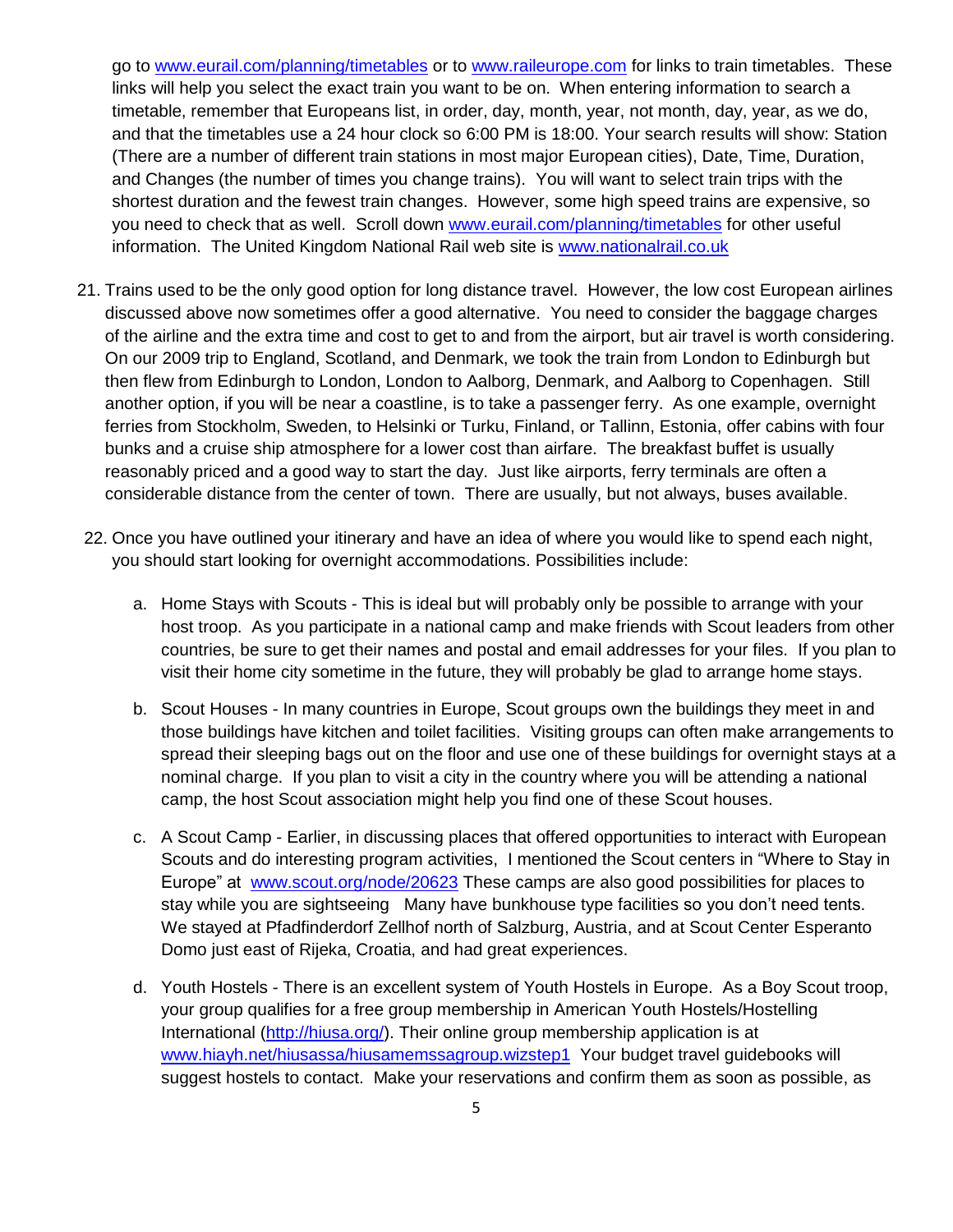some hostels fill early for the summer months. If you have reservations at a hostel, make sure you carry your group's AYH/HI membership card with you. The hostel staff is likely to ask for it.

- e. Hotels If you have no other options, a hotel is a possibility. Use a guidebook for suggestions. Check web sites like www.hotels.com to find low priced hotels, make reservations, and pay for your rooms before you leave on your trip. Some hostels and hotels include breakfast in the price. Remember to follow Youth Protection Guidelines in assigning youth and adults to rooms.
- 23. As you secure your overnight accommodations, have each place you will stay supply you with at least one name and phone number where parents can call in an emergency and leave a message with someone who speaks English for their son to call home. Email contacts can be useful as well.
- 24. As soon as you have finalized your itinerary and the makeup of your group, purchase your plane and train tickets and make deposits on your overnight accommodations. For train transportation, if you have at least 10 Scouts and leaders in your group, it is very convenient to purchase one second class group train ticket for your entire trip from your travel agent. RailEurope discusses these at [www.raileurope.com/group-travel/group-travel.html](http://www.raileurope.com/group-travel/group-travel.html) This group ticket is carried by the leader and shows the route that you will travel. It does not require that you take any specific train. For us, this has always been much cheaper than buying rail passes.

Before you purchase train tickets, check prices on the web sites of the national railroads in the countries you will be in. Sometimes, there is a significant savings from purchasing tickets there. For an international trip, check the national railroad in the country the train departs from. For some national railroads, you will be able to print your tickets. For others, you will receive a code that you can use to obtain your tickets at the train station you depart from. Some links I have used:

Austria - <https://ticketing.oebb.at/inet/pub/en/ticket>

Hungary - <http://elvira.mav-start.hu/elvira.dll/xslvzs/index?language=2>

Switzerland - <http://www.sbb.ch/en/home.html>

United Kingdom - www.nationalrail.co.uk

On some European trains, when you purchase a ticket, the ticket shows your assigned seat. However, on many European trains, a ticket does not guarantee you a seat. For that, you need a seat reservation. It is helpful to read [www.eurail.com/planning/train-seat-reservations/when-reservations-are-needed](http://www.eurail.com/planning/train-seat-reservations/when-reservations-are-needed) Seat reservations are not available for short trips. Sometimes it is useful to have the flexibility to opt for an earlier or later train than you originally planned on, but in most cases you will select the train that you definitely want to be on. You should purchase seat reservations for as many of these train trips as you can when you purchase your train tickets. You also need to purchase reservations for couchettes for overnight trips. Smoking is not permitted on any trains in Great Britain, Denmark, Ireland, Belgium, Netherlands, Luxembourg, France, Hungary, Spain, Turkey, Italy, Switzerland, Austria, Germany, Norway, Sweden, or Poland. In other countries, you should reserve seats on a non-smoking car.

As soon as you receive your tickets from your travel agent, look them over carefully. If your train ticket between two cities specifies that travel must be via certain other cities or towns, make sure that the route that is specified is the route you plan to take. This is especially important if travel is in more than one country. If the route you take has more kilometers of travel in any country than the route that is specified on your tickets, the conductors in that country will impose an additional charge.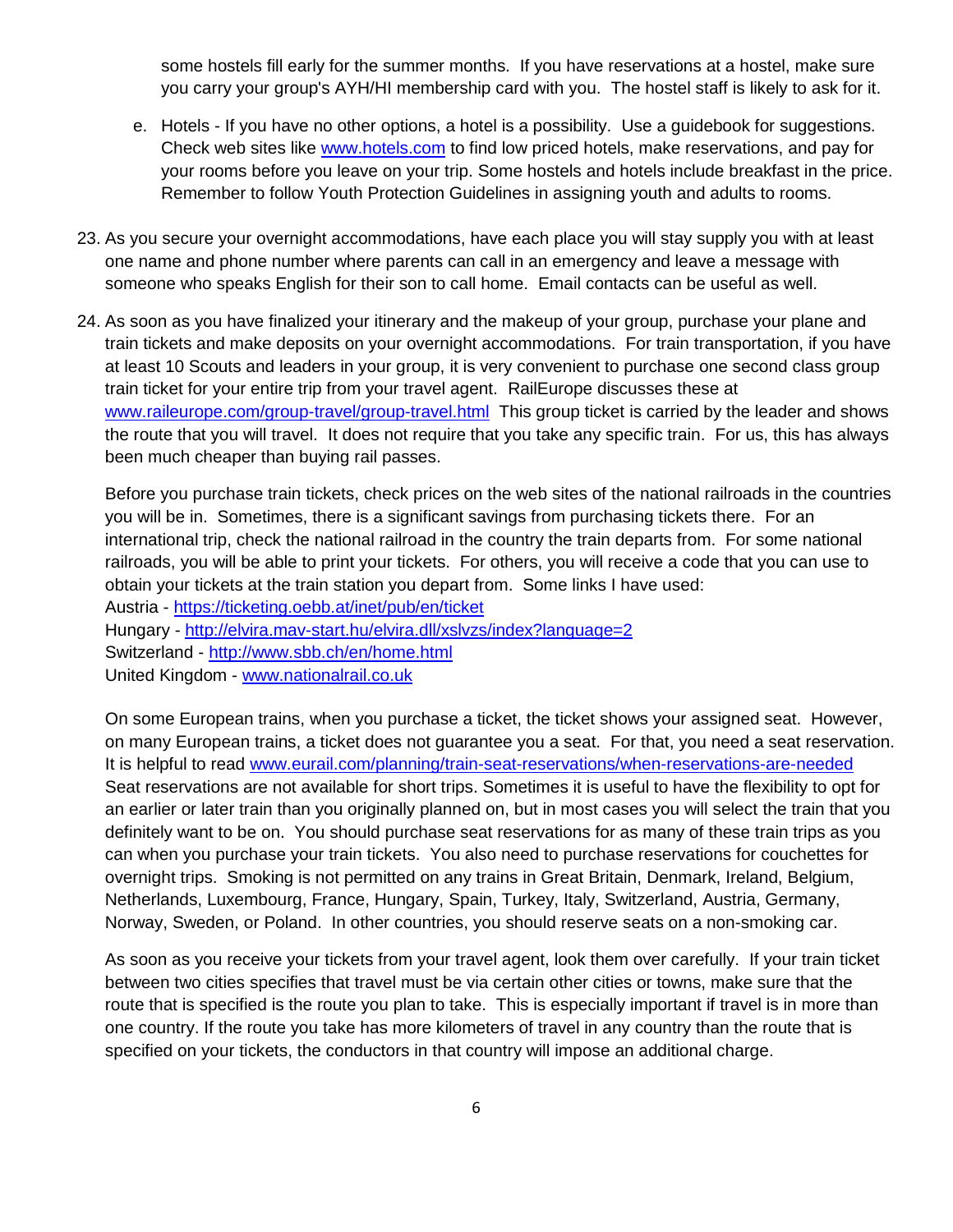When you arrive at a train station, you should read the signs in the main part of the station to determine which track your train departs from and then go to the waiting area next to that track. There should be an information board there with a diagram of each train that departs from that track showing the cars, their destinations, and their numbers. If you have seat reservations, look for where your car is located on the train and where along the track you should wait to board. Trains will often split with different sections going to different destinations so, even if you don't have seat reservations, you should make sure you board a car that is going to your desired destination.

25. As you do your planning, you should begin with a preliminary budget and then fill in the actual numbers as you learn them. Our budgets have had the following components:

AIRFARE - Consult the web or your travel agent

DEPARTURE TAXES – Some countries have separate departure taxes of \$15 to \$20 per person. Consult your travel agent to determine whether there is a tax and if it is included in the ticket price

TRAIN TICKET, RESERVATIONS AND COUCHETTES - Consult the web or your travel agent

LOCAL TRANSPORTATION - bus, subway, tram, etc.

LODGING

ADMISSIONS - Decide where you want to go and consult a guidebook.

FOOD for the days you are not in camp or home stays - Estimate how much you expect to spend per person each day and multiply by the number of days.

CAMP FEE for the national camp or jamboree you will attend

IDENTITY ITEMS - T shirts, patches, neckerchiefs, etc. that you order for everyone in your contingent

GIFTS for host troops and their Scouts

MISCELLANEOUS (postage, phone calls, guidebooks, etc.)

CONTINGENCY FUND

- 26. Some cities like Copenhagen have cards you can purchase that provide for free admission to most of the tourist sites and unlimited use of mass transit in the city and the surrounding countryside for a specific number of days. These are worthwhile, even if they don't save you money, just for the time they will save in buying tickets.
- 27. Estimate your budget items on the high side. It is much better to have money left over than to run out of money. Money left over at the end of the trip can be refunded, donated to the World Friendship Fund, or placed in a troop hosting fund to be used when the troops that host you in Europe pay return visits to your troop in the United States.
- 28. Make sure that your Scouts realize that the idea that "Everyone in Europe speaks English" is a myth. They should try to learn at least a few phrases in the language of the country they are visiting including "Do you speak English?" and "Thank you" and expect that Scouts and leaders in their host troop will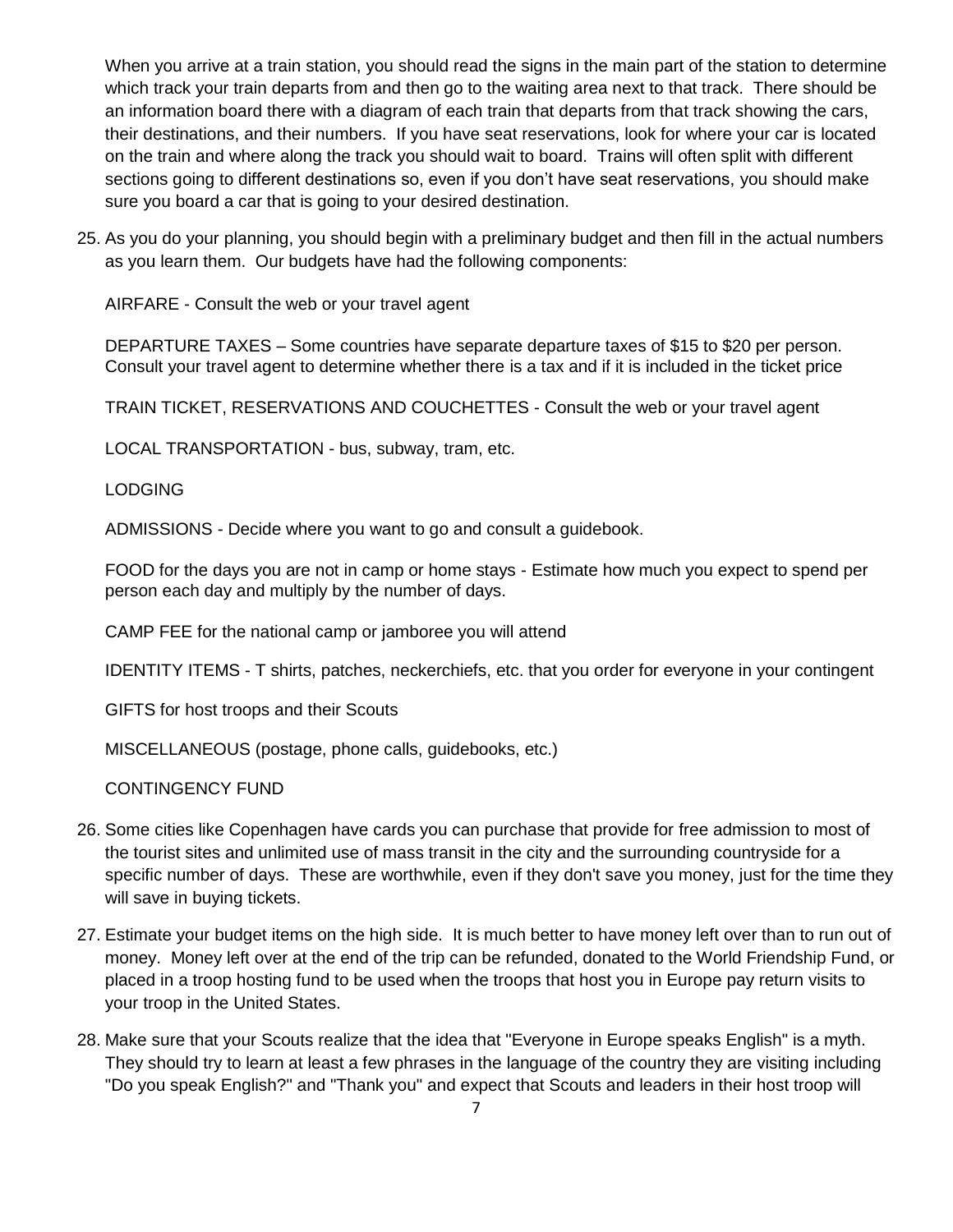often talk with each other in their native language. In Denmark, where we have been hosted, Scouts begin English in school in the fifth grade (the same age as our sixth grade). This means that older Scouts were much better at English than younger ones.

- 29. Be sure you allow plenty of time for camping with your host troop, either at a large camp or at their summer camp site, and for home hospitality. Some groups are so eager to do as much sightseeing as possible that they shortchange those parts of the trip. This is a real mistake. After returning home from a trip like this, Scouts will invariably say that home hospitality and camping with Scouts from another country were the highlights of their trip.
- 30. Don't overschedule your sightseeing. Make sure to allow plenty of time for meals and shopping. Try to vary your sightseeing from day to day. Scouts will get tired of castles and cathedrals day after day. Each evening, have your Scouts review the plan for the next day and the timing of the activities.
- 31. Plan on about one restaurant meal a day. We would usually purchase breakfast and lunch supplies and eat the evening meal in a restaurant. There were days, however, when it worked out better to eat both lunch and dinner in a restaurant. Tear out and carry with you of the sections of the guidebooks you purchased for your planning for the cities you plan to visit. This will help you select interesting, low cost restaurants. If you have contacts with local Scouts, ask them to suggest restaurants you might want to try. Be sure that potential participants understand that food in other countries will be different than typical American food and they will have to adjust.
- 32. When allowing time for shopping, specify that Scouts must stay in at least buddy pairs and must return to a certain location at a specific time. This has worked well for us.
- 33. Include all camp fees, meals, transportation, lodging, and admissions in your group budget. Collect this money from the Scouts before you leave and have one of your adults act as your group treasurer and pay all those expenses. When in restaurants, look over the menu then specify the maximum amount Scouts are able to spend. Have your group treasurer pay the entire bill at once.
- 34. There are four options for making purchases in Europe.
	- a. Local Money Obtained from an Automatic Teller Machine (ATM) For a small charge (e.g. \$1), you can use your American ATM card or debit card to obtain cash in local currency in many European countries. This is convenient, lessens the need to carry cash and traveler's checks, and gives you a good exchange rate. These machines are not commonly called ATMs in Europe. A more typical name is a Bankomat. If you describe what you are looking for, someone will usually be able to direct you to one. You will often spot them on your own. In most European countries, they are as common as ATMs in the USA. Some US banks limit your ATM or debit card withdrawals to the local equivalent of \$200 each day. If you plan for one of your adult leaders to use their card to withdraw local money for group expenditures, that person should contact their financial institution before they leave and request that the limit be raised for the period of the trip. The financial institution is usually happy to do that. Some European ATMs now ask whether you want to be charged for your withdrawal in local currently or in U.S. dollars. It is usually better to select local currency and have your U.S. financial institution do the currency conversion. They will typically give you a better exchange rate. On a November, 2013, trip to Japan, I discovered that most ATMs there only work for ATM cards from Japanese banks. American ATM cards only work at ATMs in 7-11 stores and some post offices there.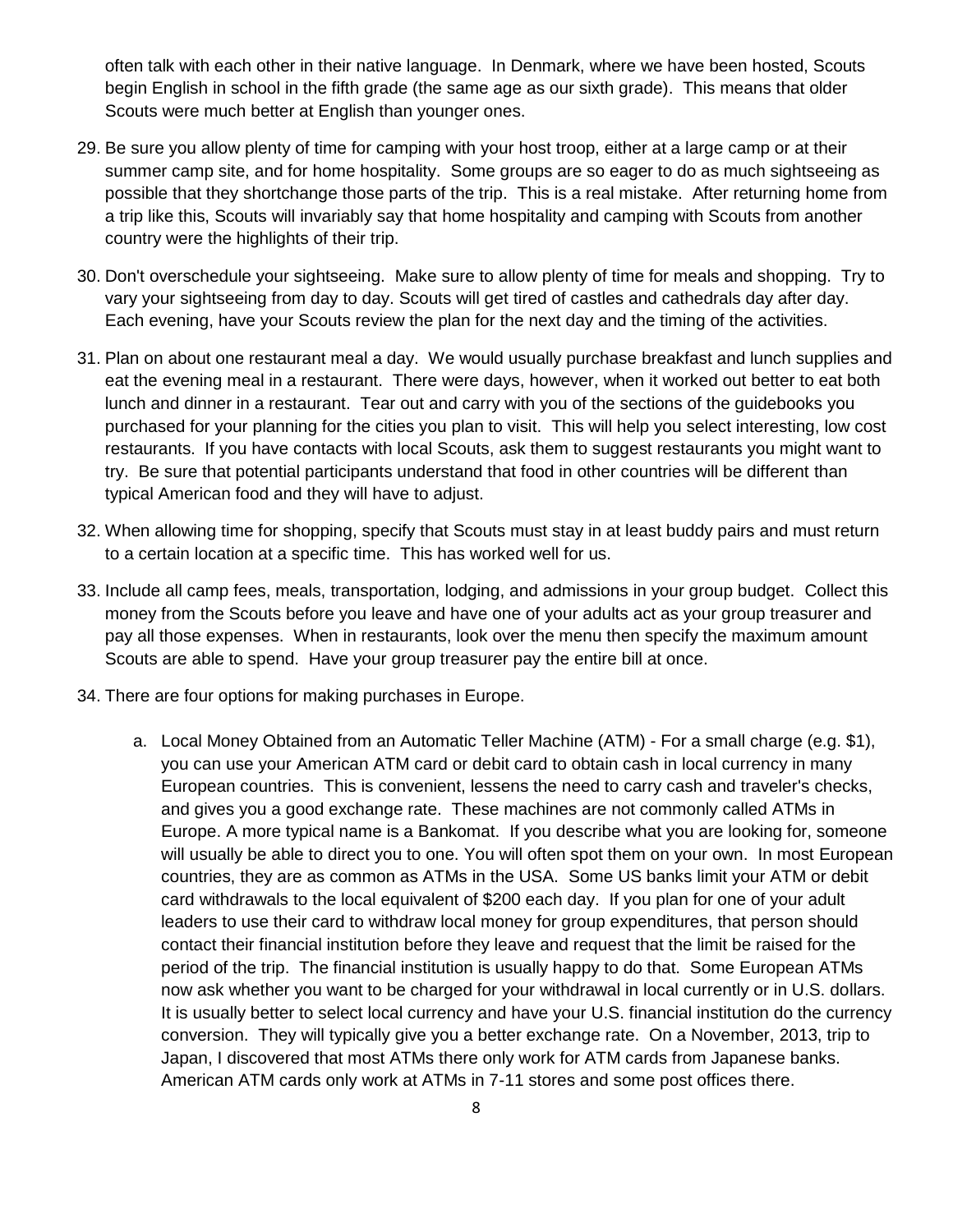- b. Credit Cards MasterCard and Visa are widely accepted in Europe. Credit card purchases have the advantages that you don't have to handle the local money and you receive the best exchange rate. (Some U.S. banks add a surcharge of several % to credit card purchases that are made in other countries, while other banks with "no annual fee" credit cards do not. You should select a credit card that does not impose this surcharge.) However, in recent years, a problem has developed in using American credit cards for some European purchases. European credit cards have PINs that people enter when they make purchases like we have for debit cards. Some European establishments will not accept a credit card that does not have a PIN. Since American credit cards are not issued with PINs, they are not usable there. If you plan to use a credit card for a purchase in Europe, make sure you have a backup plan.
- c. Debit Cards American debit cards have PINs, so they are more acceptable at some European establishments than American credit cards, and they can also be used for ATM withdrawals.
- d. Local Currency Obtained by Changing U.S. Currency Carrying large amounts of cash brings with it the possibility of loss or theft. About \$200 in \$20 bills, however, might be a good idea. There is often no commission when you change currency but the exchange rate is not as good as ATM withdrawals.
- 35. Before you leave on your trip, every member of your contingent who plans to use an ATM card, credit card, or debit card while on your trip should inform the institution that issued their card what countries they will visit and when they will be in each country. This prevents the institution from red flagging a transaction in another country as the possible use of a stolen credit card.
- 36. Unlike U.S. paper money, most European currency is different sizes and colors depending on the denomination. Make sure your Scouts understand that.
- 37. 17 of the 27 member countries of the European Union (EU) now use the euro  $(\epsilon)$  as their money. You can use leftover euros from one of those countries in another one you visit later. However, a number of EU members do not use the euro, most notably the British who still use the pound  $(E)$ , so you could still end up visiting countries that use different money. Try not to change more money than you will need in a country. The bank makes money when they change dollars into local money and again when they change back to dollars, so you don't get back as much as you started with. Before you leave a country (or, in the case of the euro, before you leave the last euro-area country), spend any coins that you don't want to save as souvenirs. Coins can rarely be changed in other countries.
- 38. Use a web site like the Cheat Sheet for Travelers at www.oanda.com/convert/cheatsheet to print currency conversion charts for your Scouts and leaders for all the countries you will be visiting.
- 39. Often the most difficult place to obtain local money is at a jamboree. Make sure you have an adequate supply of local money before you arrive.
- 40. A passport is an official government document that certifies one's identity and citizenship and permits a citizen to travel abroad. To travel to Europe, your Scouts and leaders will all need to have current United States passports. A United States passport obtained when you are 16 or older is valid for 10 years. A United States passport obtained when you are 15 or younger is valid for 5 years. If a trip participant already has a passport, make sure it is valid for at least 6 months after the end of your trip.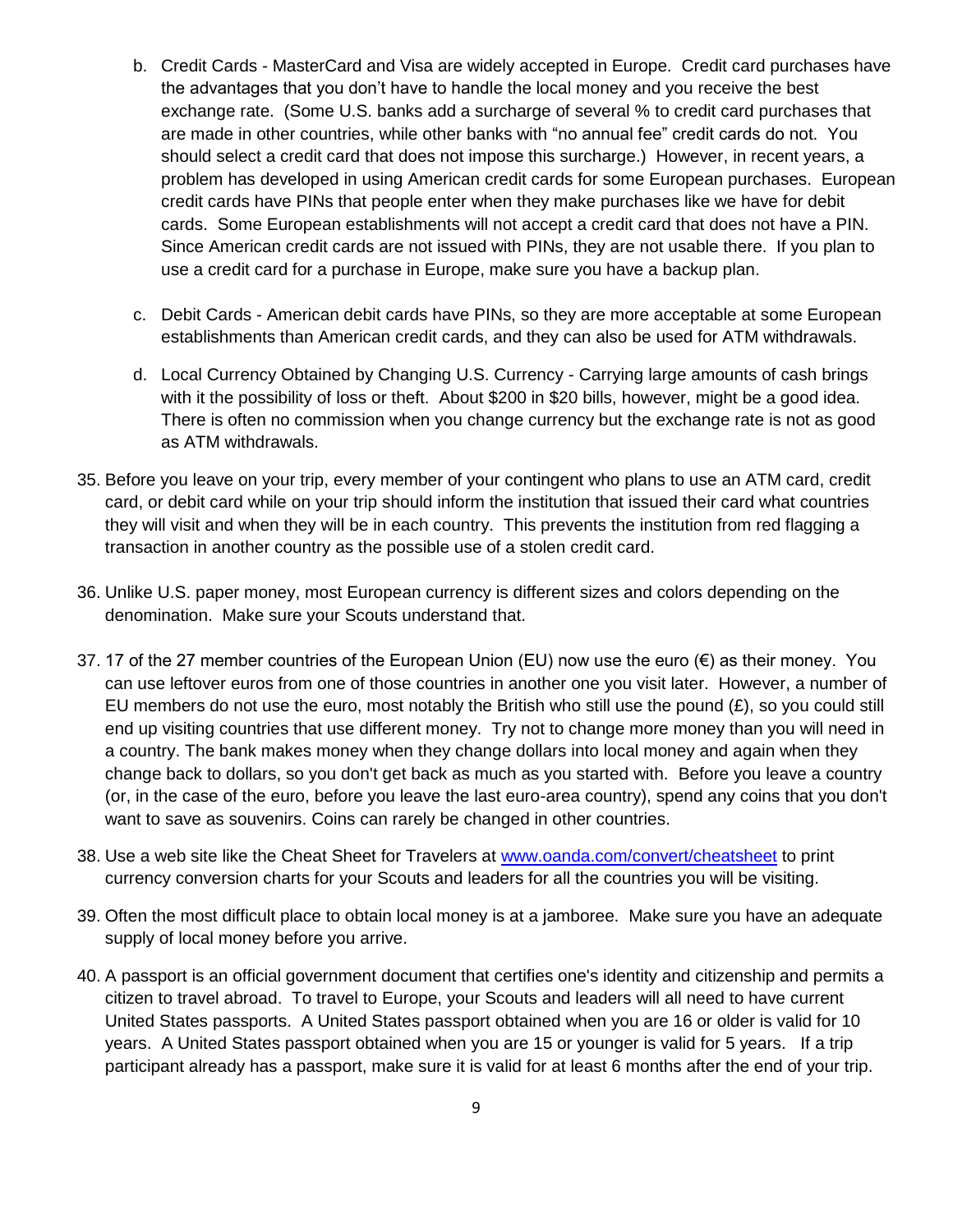Make sure that your Scouts and leaders who need passports apply for passports as early as possible. See http://travel.state.gov/content/passports/english.html for information on obtaining a U.S. passport.

- 41. A visa is an official authorization appended to a passport that permits entry into and travel within a particular country or region Most countries do not require U.S. citizens to obtain a visa to enter their country. Go to http://travel.state.gov/content/passports/english/country.html and enter the name of each country you plan to visit to learn if any of them require visas and/or immunizations of U.S. citizens and obtain additional information about visiting those countries. If any countries you plan to visit require visas of U.S. citizens, you must obtain those visas before you leave on your trip. You must have valid passports before you can obtain visas. Make sure you allow plenty of time for this process. .
- 42. Each participant should make three photocopies of the page of the passport that includes the passport number, expiration date, and photo, along with photocopies of any visas. One copy should be turned in to the trip leaders before the departure date, one copy should be left with the participant's family, and one copy should be carried on the trip by the participant. One leader should carry all passports in a locked briefcase. When going through passport control and customs, one adult should go through first and another adult should go through last. The adult going through last should hand the passports to the participants as they go through and the adult going through first should collect the passports as participants complete the processing.
- 43. You should carry with you a parental permission form for each Scout, signed by his parent(s), giving their permission for him to accompany you out of the country and listing the countries you will be visiting. If one parent is traveling with you as an adult leader, the form should be signed by the other parent. It is highly recommended that this form be notarized. The Canadian government's web page on "Consent letter for children travelling abroad"" at<http://travel.gc.ca/travelling/children/consent-letter> states "We strongly recommend that children travelling abroad carry a consent letter proving they have permission to travel from every person with the legal right to make major decisions on their behalf, if that person is not accompanying the children on the trip. For example, children travelling alone, with groups or with only one custodial parent should travel with a consent letter." There are links there to sample letters.
- 44. Make sure that you have a completed BSA Health and Medical Record Form, Parts A, B, and C, for each participant in your trip with the emergency treatment authorization section filled in and signed. Have an adult leader carry a set of copies of completed health and medical record forms for all the participants. Also have the participants carry copies of their own health and medical record forms. If you are participating in a jamboree or national camp that asks you to turn in health forms for participants, bring an additional set of completed forms for that purpose.
- 45. It is important to make sure that every Scout and leader is covered by health insurance while they are outside the United States and that your trip leaders have the information on how to use that insurance. <http://travel.state.gov/content/passports/english/go/health.html> which is the US State Department's web page on "Your Health Abroad" states, "Before going abroad, learn what medical services your health insurance will cover overseas. If your health insurance policy provides coverage outside the United States, REMEMBER to carry both your insurance policy identity card as proof of such insurance and a claim form. Although many health insurance companies will pay "customary and reasonable" hospital costs abroad, very few will pay for your medical evacuation back to the United States. Medical evacuation can easily cost \$10,000 and up, depending on your location and medical condition." Parents of trip participants should be made aware of this information. For a State Department list of companies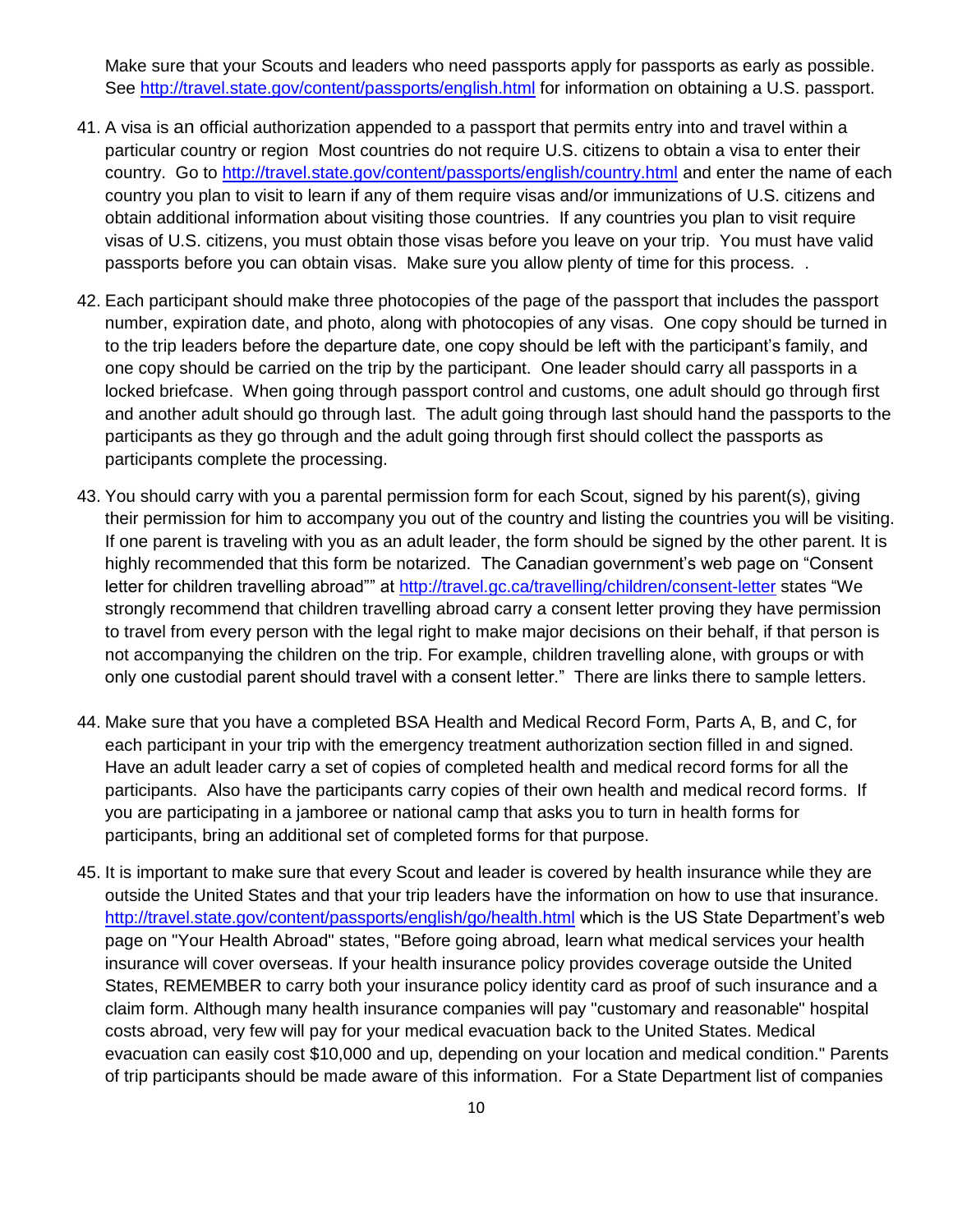that offer health insurance and medical evacuation insurance for travel to other countries, go to <http://travel.state.gov/content/passports/english/go/health/providers.html> For our overseas trips, we ask each Scout who is covered by his parents' family plan to give us a photocopy of his parents' insurance card and to carry another photocopy of that card with him. The BlueCare Worldwide brochure at <http://www.bluecardworldwide.com/downloads/bluecardworldwidebrochure-english.pdf> explains how to use their insurance while you are overseas. We print copies and carry them with us.. We ask each Scout and adult in a non-Blue Cross Blue Shield plan to provide us with similar information.. If your unit is covered by insurance, you should carry information about that insurance and claim forms with you as well. If you will be participating in a jamboree or national camp, make sure that you understand the arrangements for treatment of illness and injury at the camp and the insurance coverage there.

- 46. Consider having your Scouts purchase International Student Identity Cards, which cost \$25 and can be purchased on the campuses of most major colleges and universities. They are useful in securing student discounts at some sightseeing stops, provide basic travel insurance, and give the Scouts another photo ID. The \$99 Premium Level and \$199 Explorer Level provide more travel insurance than the \$25 Basic Level. There is information on International Student Identity Cards at [www.myisic.com/](http://www.myisic.com/) and on their insurance options at<http://www.myisic.com/insurance/>
- 47. If your group is planning to participate in swimming and/or boating while on your trip, make sure that the swimming ability level of your Scouts and leaders has been checked and you have a list of those ability levels signed by a qualified individual. Also make sure that you will satisfy all requirements of Safe Swim Defense and Safely Afloat.
- 48. While on the trip, have the group leader carry a small lockable briefcase containing all passports, train and airline tickets, parental permission forms, health forms, health insurance information, swimming ability group designations, and phone numbers where each Scout's parents can be reached in case of emergency each day of your trip. Have your second adult carry photocopies of all that material.
- 49. Consult www.cdc.gov/travel/ for the recommendations of the Centers for Disease Control about immunizations and health concerns for the areas you plan to visit.
- 50. Check the budget travel guidebooks to see if there are problems with drinking water in areas you plan to visit. If there are, make sure your Scouts use bottled or purified water for activities like brushing teeth as well as for drinking. In such situations, you should bring a small hand pump water filter with you.
- 51. Be aware that many Scout groups in Europe have boys and girls camping together and that beer is often available, even in Scout camps, to anyone over a specified age. Smoking and drinking ages are typically much lower in Europe than in the U.S. In Germany, for example, the smoking age is 14 and the drinking age is 16. Your Scouts might encounter smoking and drinking in their host families and host troops at ages at which such behavior would be unacceptable in the U.S. Make sure you establish rules of conduct for those situations and give some thought to the action you might take if one of those rules is violated by one or more of your Scouts. For our overseas trips, we ask each Scout to turn in with his initial deposit an application form signed by the Scout and his parents on which a list of our key behavioral expectations is followed by the statement, "I agree to abide by all the rules of behavior established for this trip. I understand that a serious violation of these rules might result in the decision to send me home and that, in such a situation, it would be the responsibility of my family to pay the additional expense of that trip home and to arrange for adult supervision during that trip."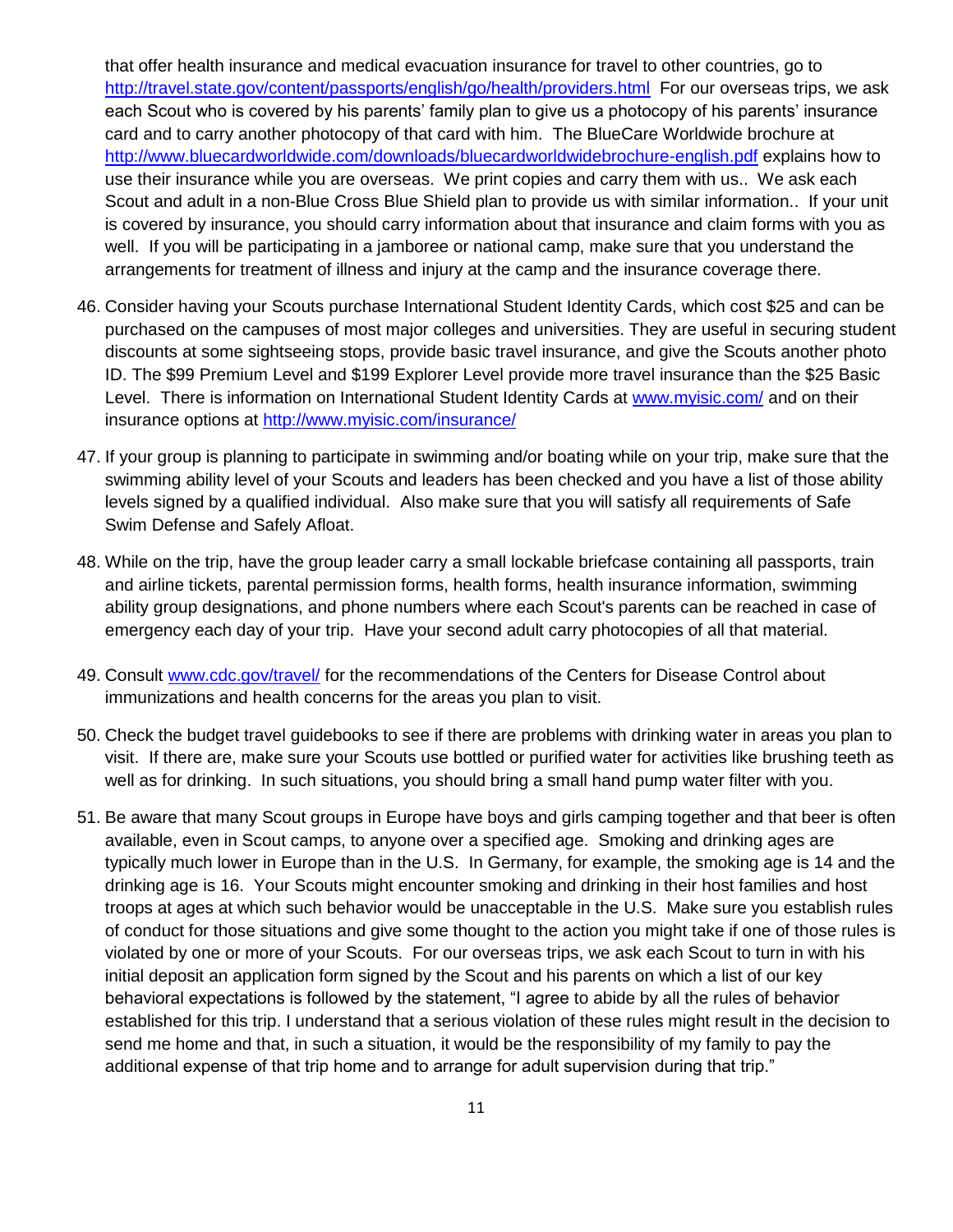- 52. Try to arrange to borrow or rent tents and cooking equipment for the camp you will participate in. Their weight and size make them difficult to carry with you.
- 53. Check with the airline for maximum sizes for the duffel bags and carry-on bags. Our Scouts have found duffel bags with wheels very useful (some would say a necessity!) when walking back and forth between train stations and our overnight accommodations. Wheels are not indestructible, so these bags should be carried up and down stairs in train stations. Some prefer to use backpacks. Large school backpacks or similar bags can be used as carry-ons.
- 54. Select a bright color of electrical tape and wrap pieces of it around handles of all your bags so you can identify them quickly at baggage claim areas of airport terminals.
- 55. Work with your Scouts and leaders in filling out immigration and customs forms on airplanes. Each country's form is different, so make sure that one of your leaders reads each form carefully and advises the rest of the group how to fill it out. If an arrival and departure are "in transit," make sure all your Scouts and leaders check that box and have the ticket for the next flight ready if it is requested. On our return to the U.S. in 2002, our flight from Curacao arrived in Trinidad at 11:00 PM and departed for Puerto Rico at 7:00 AM the next morning. That was considered "in transit" and, as a result, we did not have to pay the approximately \$17 per person Trinidad & Tobago departure tax.
- 56. Be prepared for possible flight delays and cancellations. We have had overseas flights to Europe delayed so long that we missed connecting flights. We had confirmed reservations and seat assignments on a flight from San Juan, Puerto Rico, to Port of Spain, Trinidad, and, at the last minute, were told that because of "weight restriction" about  $\frac{1}{4}$  of the confirmed seats on the flight including half of our 12 seats could not be filled. In such situations, if at all possible, keep your group together. Be emphatic with the airline representative about the need to do this. In Puerto Rico, they ended up sending all 12 of us to Barbados that evening and on to Trinidad the next morning. If the airline representative tells you that your group absolutely must be split up to get to your destination, make sure there is at least one adult with each subgroup. Carry with you contact phone numbers and email addresses for the groups that will be meeting you and/or the places where you will be staying for each stop on your trip so you can notify them about any delay as soon as it occurs.
- 57. Select group identity clothing (full official BSA uniforms, group polo shirts, and/or group T shirts) for your trip and require that all participants bring at least a specified number of each type of group identity clothing. Then, each evening, determine what the group will be wearing the following day and make sure that everyone is aware of the decision. Group identity clothing presents a positive image to the public, help you keep track of Scouts, and assists you in getting group rates at places you visit. For group T shirts and polo shirts, a bright color like red is very helpful in keeping track of your group in a crowd. It is important that you require everyone to bring at least one official BSA uniform. At a minimum, we wear our uniforms at flag ceremonies in camp, during times our host Scouts are in their uniforms, and while going through immigration and customs when traveling from country to country. European Scout groups usually travel in T shirts and their group neckerchief. We have done that on days we have not been concerned about keeping track of our group in a crowd or when we have been touring with a host Scout group. It is important that everyone in your contingent has a neckerchief with them that they can use for that purpose.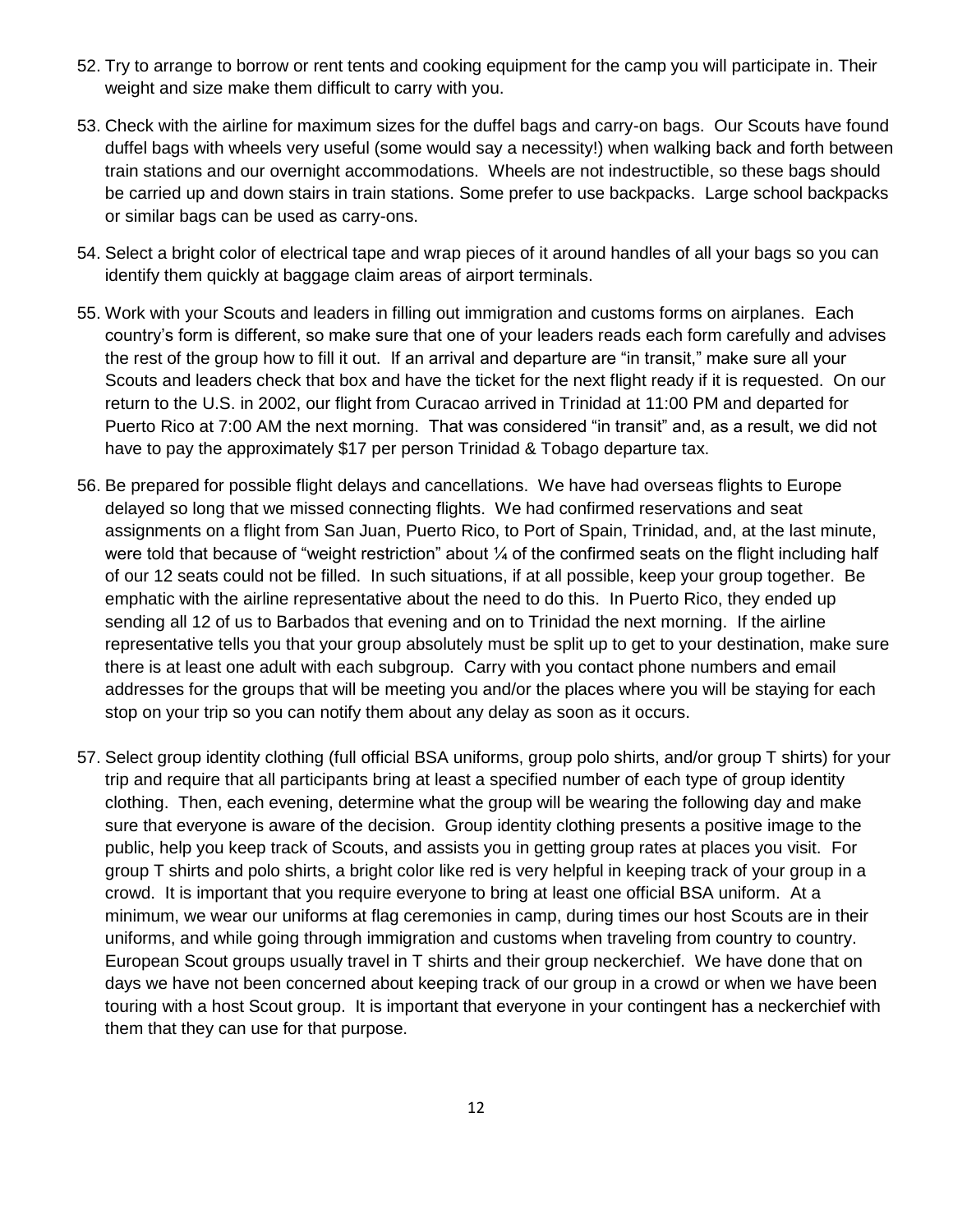- 58. Suggest that Scouts bring along badges for swapping and as friendship gifts, but tell them not to expect European badges to be as large or as elaborate as American ones. One badge that is very popular with European Scouts is the American flag badge worn on our Scout uniform (#S00103). Patches from past council events that are often discounted at Scout shops are good trading items. European Scouts wear neckerchiefs a lot. If you have troop neckerchiefs, take some along as gifts or to exchange.
- 59. Group identity items like trip patches or T shirts make you visible and are great for trading or gifts.
- 60. Carry gifts with you for your host troops. We have presented host troops with American flags that we purchased through our U.S. Representative's or Senator's office. That way we could present each troop with a certificate stating that the flag was flown over the U.S. Capitol especially for their troop. These flags should be ordered at least 3 months in advance of your trip. To accompany the flag and for presentation to other groups that were helpful to us, we used the CSP plaque (#S17535) from the BSA catalog. This allows you to add your council strip and have the plaque engraved "THANKS FROM TROOP \_\_\_." The plaques are small and light enough that it is no problem to carry them with you.
- 61. Be sure to take your troop flag and a U.S. flag with you to display in your campsite. Your state flag and historical American flags can make your campsite more attractive. If you will be sharing your campsite with a host troop, ask them what size national flag they will be flying at the campsite and bring a comparable size U.S. flag. This can be the flag you present them at the end of the camp. Flags flown over the U.S. Capitol are available in 3' x 5', 4' x 6', and 5' x 8' sizes.
- 62. Especially if you are participating in a national camp, take display items about your city, state, and region. The National Geographic Society sells plastic coated maps of the U.S. and of different regions of the U.S. at very reasonable prices. These maps make good campsite display items. Your state travel bureau will probably help with other items.
- 63. If you have arranged for home stays, each Scout and leader should take a small thank you gift for each host family. The best host family gifts are representative of the area you come from and made in the USA. To avoid a situation in which Scouts who are staying with the same host family brought the same gift, each Scout should take different host family gifts. In addition to gifts, travel brochures with lots of pictures are good items for Scouts to take for their host families.
- 64. Make sure that Scouts and their parents have written copies of what each Scout needs to bring. The list that we give to each Scout participating in one of our trips follows. (This list was for all-boy trips in which we wore our uniforms every day while touring. If you have a coed group and/or will be wearing contingent polo shirts and T shirts during some of your travel days, the list should be adjusted accordingly.)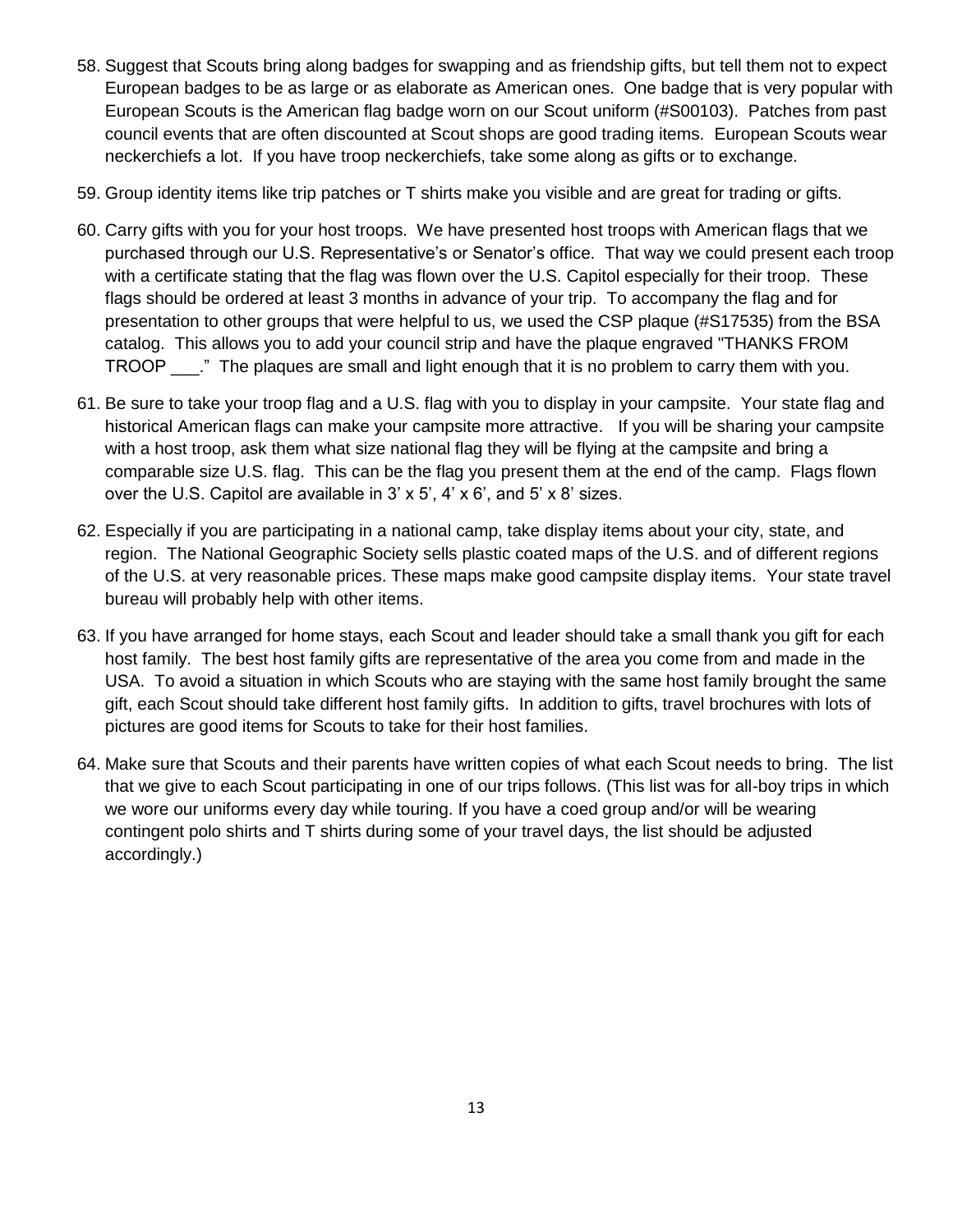PAPERWORK YOU MUST BRING WITH YOU TO THE AIRPORT

PASSPORT – Bring your passport plus a photocopy of the page of the passport that includes the passport number, expiration date, and photo, along with photocopies of any visas.

MEDICAL FORM – Bring your copy of your medical form with up-to-date information on your medical condition and signatures authorizing emergency treatment.

MEDICAL INSURANCE INFORMATION – Bring the original or a photocopy of your health insurance card, an international claim form, and information on the procedures that should be followed if you need to use the insurance in Europe

COPIES OF THE PRESCRIPTIONS FOR ANY MEDICATIONS YOU NEED

A LIST OF PHONE NUMBERS WE SHOULD CALL IN CASE OF EMERGENCY (If your parents will be traveling, include the dates they will be at each number.)

YOUR COPY OF THE TRIP ITINERARY

WHEN WE MEET AT THE AIRPORT, YOU SHOULD:

BE WEARING A FULL OFFICIAL BOY SCOUT UNIFORM. (A T shirt under your Scout uniform shirt is recommended. That way, you can take off your uniform shirt while on the plane. We will follow the same procedure on trains.)

HAVE EVERYTHING ON THE EQUIPMENT LIST THAT YOU ARE NOT WEARING PACKED INTO A CARRY-ON BACKPACK AND A DUFFEL BAG. Your carry-on backpack should contain everything you want on the plane plus enough to survive on for a day or two. Your duffel bag will be checked as luggage. You must leave enough room in it to carry a U.S. flag or other group items.

PERSONAL EQUIPMENT LIST FOR SCOUT TRIP TO EUROPE

SCOUT UNIFORMS AND OTHER CLOTHING

3 OFFICIAL BSA SHORT SLEEVE SCOUT SHIRTS WITH CORRECT BADGES SEWN IN THE PROPER PLACES.

TWO SHIRTS SHOULD HAVE THE NATIONAL CAMP BADGE SEWN ABOVE THE RIGHT POCKET.

| 2 PAIRS OFFICIAL BSA SCOUT SHORTS | 1 PAIR OFFICIAL BSA LONG PANTS |
|-----------------------------------|--------------------------------|
|                                   |                                |

1 OFFICIAL BSA SCOUT BELT 1 OFFICIAL BSA BASEBALL STYLE CAP

5 PAIRS OFFICIAL BSA SOCKS, KHAKI WITH RED TOPS

YOUR TROOP NECKERCHIEF NECKERCHIEF SLIDE

NON SCOUT SHIRTS AND SHORTS FOR TIME WITH HOST FAMILIES AND IN CAMP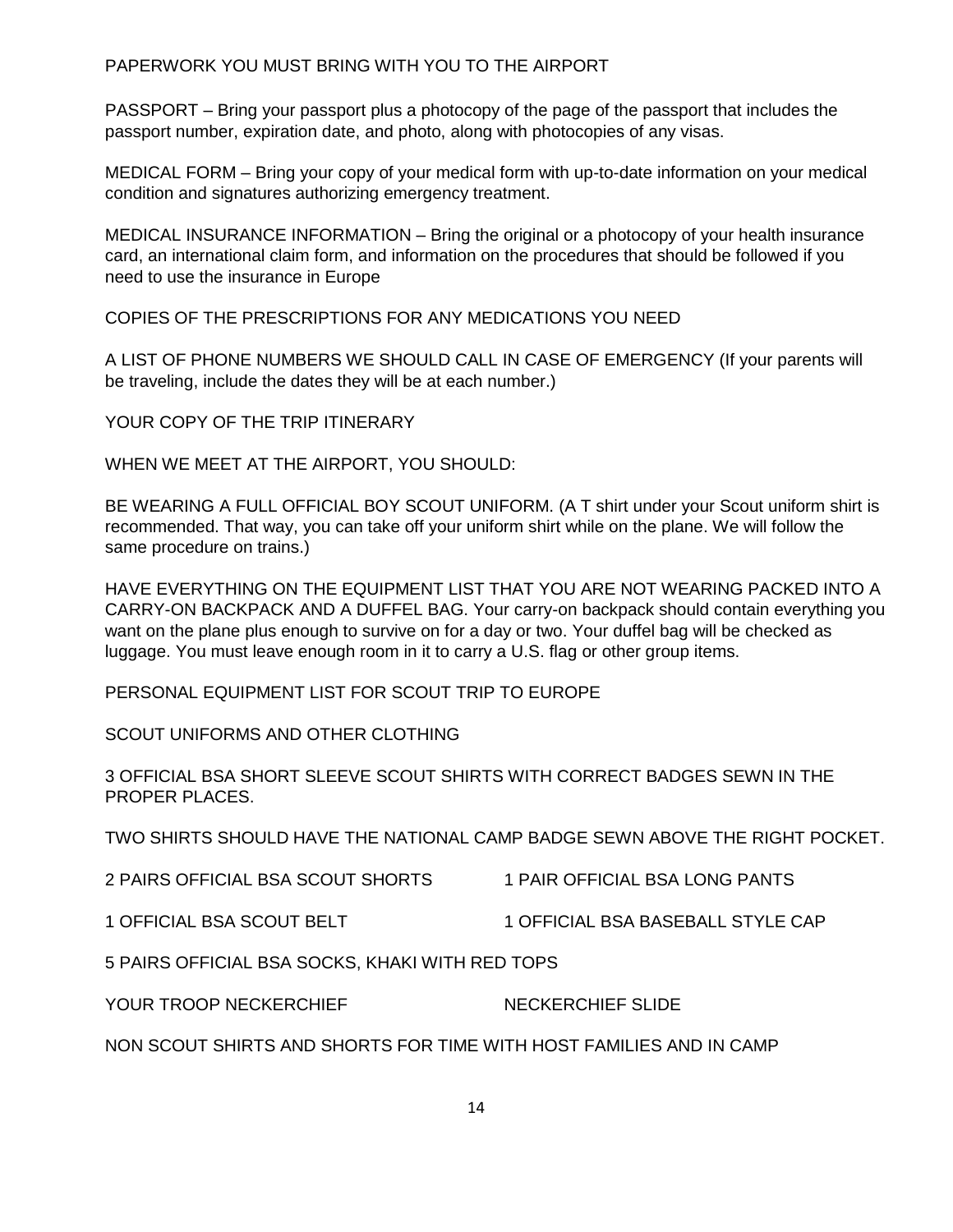AT LEAST 4 T SHIRTS - Ones that represent the BSA, Scout camps, your city or state, or local universities are recommended. T shirts are often traded at jamborees, so you might being ones you would like to trade. T shirts that show cigarette or beer ads, foul language, or non-Scoutlike activities are prohibited.

2 PAIRS COMFORTABLE WALKING SHOES AT LEAST 4 PAIRS OF UNDERPANTS

A JACKET POSSIBLY A PAIR OF THONGS OR MOCCASINS

A SWEATSHIRT (See T shirt rules above.) RAIN COAT/RAIN SUIT/PONCHO

(You should use a laundry marker to place your name on all your clothing.)

PERSONAL ITEMS

SOAP, WASHCLOTH, AND FACE TOWEL TOOTHPASTE AND TOOTHBRUSH

SHAMPOO (SMALL SIZE) DEODORANT COMB

PRESCRIPTION MEDICATION IN CORRECTLY LABELED CONTAINER

SWIM SUIT BEACH TOWEL SUNGLASSES SUNSCREEN

SLEEPING BAG SLEEPING PAD

GROUNDCLOTH PAJAMAS/SLEEPWEAR

PEN/PENCIL/NOTEBOOK KNIFE, FORK, SPOON, PLATE, BOWL, CUP

PERSONAL FIRST AID KIT SEWING KIT

SCOUT KNIFE (Not in carry-on) WATCH

CANTEEN OR WATER BOTTLE CAMERA WITH EXTRA FILM

TOILET PAPER DIRTY/WET CLOTHES BAGS

DUFFEL BAG LOCK FANNY PACK

FLASHLIGHT WITH EXTRA BATTERIES GIFTS FOR HOST FAMILIES

SMALL CALCULATOR TO CONVERT PRICES TO U.S. DOLLARS

BADGES, NECKERCHIEFS, SLIDES, T SHIRTS, ETC. FOR TRADING

AN EXTRA PAIR OF GLASSES IF YOU WEAR GLASSES

NAMES AND ADDRESSES OF PEOPLE YOU WANT TO WRITE, PERHAPS ON MAILING LABELS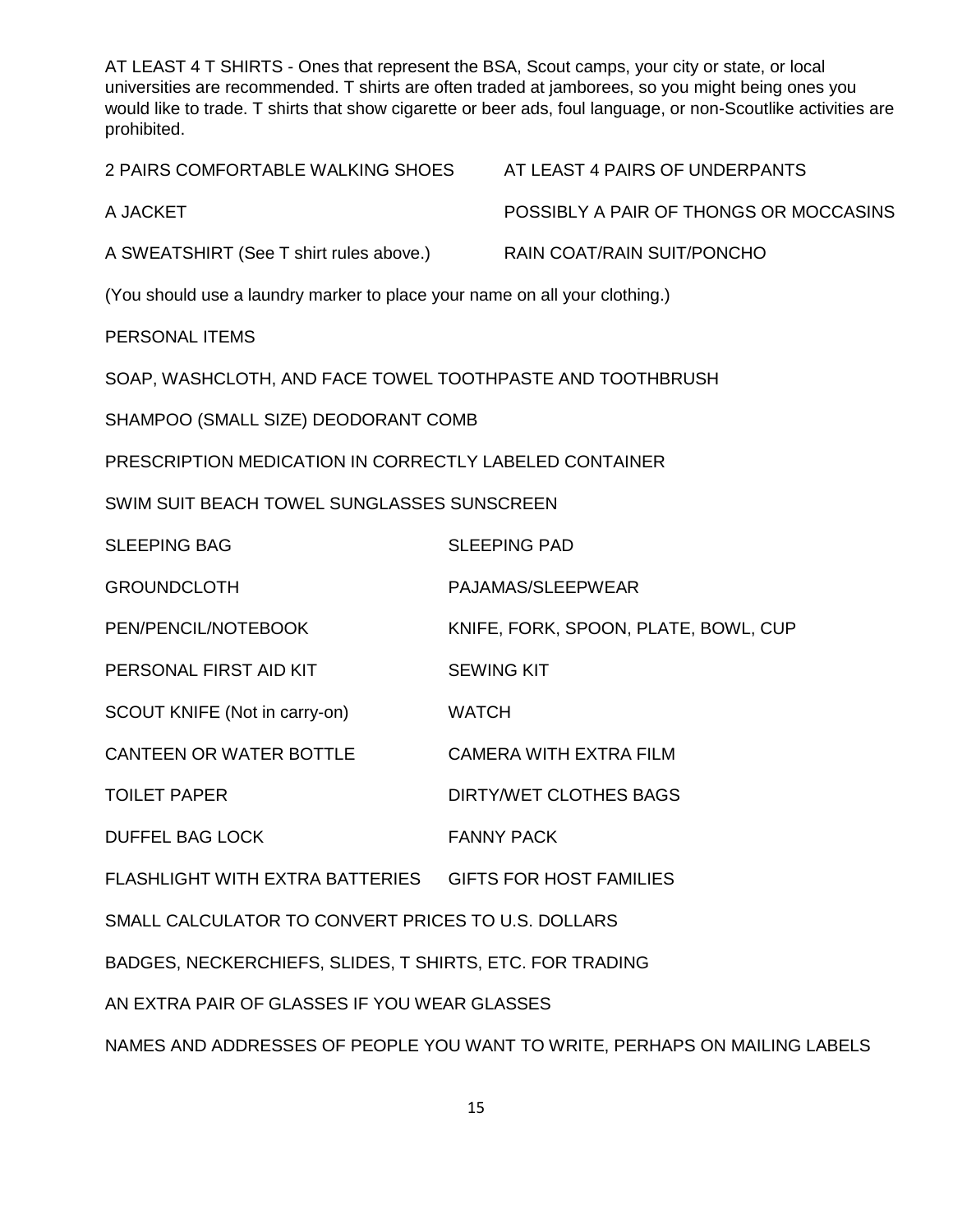- 65. Before you leave, give each Scout two copies of your itinerary including all train departure times and flight times and all emergency phone numbers. They should carry one copy with them and leave one with their family.
- 66. Have each Scout and leader complete a personal information sheet and send copies of these sheets to each Scout group you will be staying with as email attachments. The forms that we have used are:

| SCOUT/VENTURING EUROPE TRIP ADULT INFORMATION SHEET                                                                   |  |  |
|-----------------------------------------------------------------------------------------------------------------------|--|--|
|                                                                                                                       |  |  |
| <b>PLEASE</b>                                                                                                         |  |  |
| <b>ATTACH</b>                                                                                                         |  |  |
| <b>RECENT</b>                                                                                                         |  |  |
| TELEPHONE _______________________<br><b>PHOTO</b>                                                                     |  |  |
| HERE.                                                                                                                 |  |  |
|                                                                                                                       |  |  |
| $M\_F\_$ RELIGIOUS PREFERENCE $\_\_\_\_\_\_\_\_$                                                                      |  |  |
|                                                                                                                       |  |  |
| OTHER THINGS YOU LIKE TO DO SUCH AS SPORTS, MUSIC, AND HOBBIES _________________                                      |  |  |
| <u> 1989 - Johann Stoff, deutscher Stoff, der Stoff, der Stoff, der Stoff, der Stoff, der Stoff, der Stoff, der S</u> |  |  |
|                                                                                                                       |  |  |
| ARE THERE FOODS YOU CANNOT EAT FOR MEDICAL OR RELIGIOUS REASONS? __________                                           |  |  |
|                                                                                                                       |  |  |
| WHAT THINGS DO YOU WANT TO SEE AND DO ON YOUR TRIP? ____________________________                                      |  |  |
|                                                                                                                       |  |  |

\_\_\_\_\_\_\_\_\_\_\_\_\_\_\_\_\_\_\_\_\_\_\_\_\_\_\_\_\_\_\_\_\_\_\_\_\_\_\_\_\_\_\_\_\_\_\_\_\_\_\_\_\_\_\_\_\_\_\_\_\_\_\_\_\_\_\_\_\_\_\_\_\_\_\_\_\_\_\_\_\_\_\_\_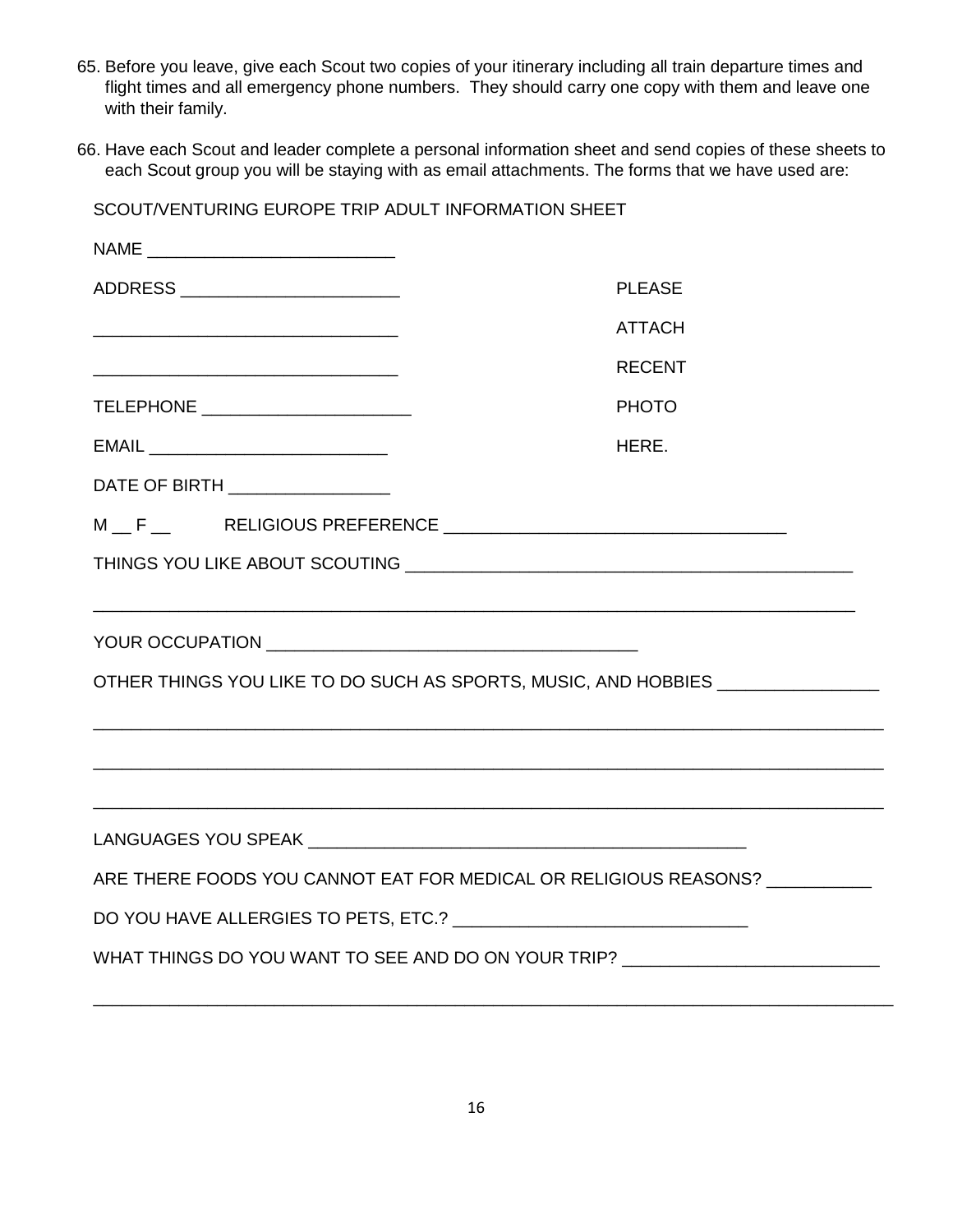SCOUT/VENTURING EUROPE TRIP YOUTH INFORMATION SHEET

| ADDRESS _______________________                                                                                       | <b>PLEASE</b>                                                                                                                                                                                                                                                                                                                                                                                                                                     |
|-----------------------------------------------------------------------------------------------------------------------|---------------------------------------------------------------------------------------------------------------------------------------------------------------------------------------------------------------------------------------------------------------------------------------------------------------------------------------------------------------------------------------------------------------------------------------------------|
|                                                                                                                       | <b>ATTACH</b>                                                                                                                                                                                                                                                                                                                                                                                                                                     |
| <u> 2008 - John Harry Harry Harry Harry Harry Harry Harry Harry Harry Harry Harry Harry Harry Harry Harry Harry H</u> | <b>RECENT</b>                                                                                                                                                                                                                                                                                                                                                                                                                                     |
| TELEPHONE _________________________                                                                                   | <b>PHOTO</b>                                                                                                                                                                                                                                                                                                                                                                                                                                      |
|                                                                                                                       | HERE.                                                                                                                                                                                                                                                                                                                                                                                                                                             |
| DATE OF BIRTH __________________                                                                                      |                                                                                                                                                                                                                                                                                                                                                                                                                                                   |
|                                                                                                                       | $\mathsf{M} \hspace*{-.3mm} \perp \hspace*{-.3mm} \mathsf{F} \hspace*{-.3mm} \perp \hspace*{-.3mm} \mathsf{RELIGIOUS PREFERENCE} \hspace*{-.3mm} \underline{\hspace*{-.3mm}} \hspace*{-.3mm} \underbrace{\hspace*{-.3mm} \ldots \hspace*{-.3mm} \ldots \hspace*{-.3mm} \ldots \hspace*{-.3mm} \ldots \hspace*{-.3mm} \ldots \hspace*{-.3mm} \ldots \hspace*{-.3mm} \ldots \hspace*{-.3mm} \ldots \hspace*{-.3mm} \ldots \hspace*{-.3mm} \ldots \$ |
|                                                                                                                       |                                                                                                                                                                                                                                                                                                                                                                                                                                                   |
|                                                                                                                       |                                                                                                                                                                                                                                                                                                                                                                                                                                                   |
|                                                                                                                       |                                                                                                                                                                                                                                                                                                                                                                                                                                                   |
| OTHER THINGS YOU LIKE TO DO SUCH AS SPORTS, MUSIC, AND HOBBIES                                                        |                                                                                                                                                                                                                                                                                                                                                                                                                                                   |
|                                                                                                                       |                                                                                                                                                                                                                                                                                                                                                                                                                                                   |
|                                                                                                                       | ,我们也不能在这里的人,我们也不能在这里的人,我们也不能在这里的人,我们也不能在这里的人,我们也不能在这里的人,我们也不能在这里的人,我们也不能在这里的人,我们也                                                                                                                                                                                                                                                                                                                                                                 |
|                                                                                                                       |                                                                                                                                                                                                                                                                                                                                                                                                                                                   |
|                                                                                                                       | ARE THERE FOODS YOU CANNOT EAT FOR MEDICAL OR RELIGIOUS REASONS?                                                                                                                                                                                                                                                                                                                                                                                  |
|                                                                                                                       |                                                                                                                                                                                                                                                                                                                                                                                                                                                   |
|                                                                                                                       |                                                                                                                                                                                                                                                                                                                                                                                                                                                   |
|                                                                                                                       | IS THERE ANOTHER MEMBER OF YOUR GROUP YOU WOULD LIKE TO BE WITH DURING A HOME                                                                                                                                                                                                                                                                                                                                                                     |
|                                                                                                                       |                                                                                                                                                                                                                                                                                                                                                                                                                                                   |
| WOULD IT BE OK TO BE WITH A HOST FAMILY BY YOURSELF? ___________                                                      |                                                                                                                                                                                                                                                                                                                                                                                                                                                   |
|                                                                                                                       | WHAT THINGS DO YOU WANT TO SEE AND DO ON YOUR TRIP? __________                                                                                                                                                                                                                                                                                                                                                                                    |
|                                                                                                                       |                                                                                                                                                                                                                                                                                                                                                                                                                                                   |
|                                                                                                                       |                                                                                                                                                                                                                                                                                                                                                                                                                                                   |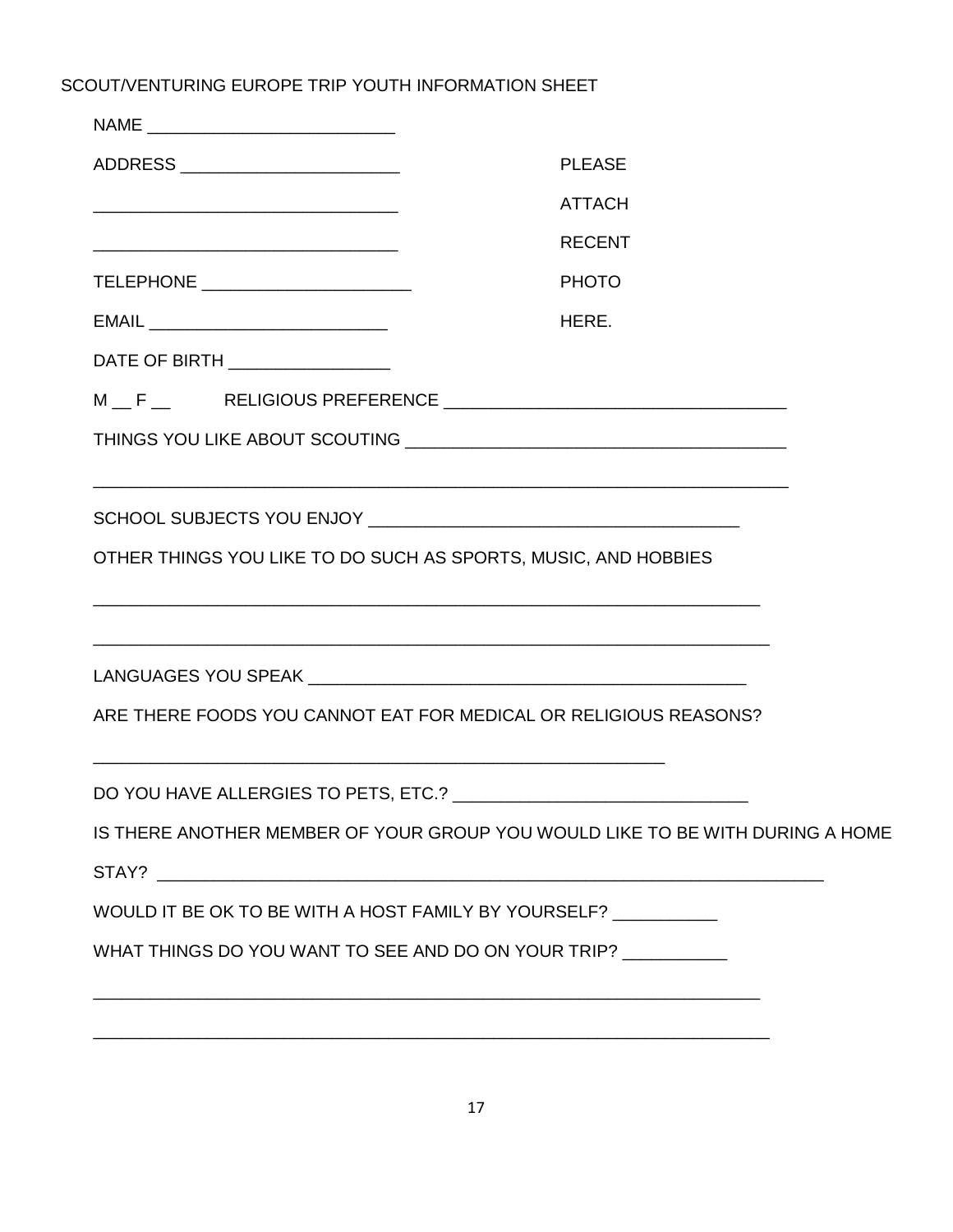67. Be aware that some other Scout Associations do not have the same safety standards as BSA in areas such as swimming, boating, use of helmets when bicycling and climbing, and methods of transporting Scouts. If host troops will be planning activities for your group and transporting your Scouts, make sure that they understand before they begin their planning that your group must follow BSA safely rules while on your trip. For information on these rules, refer them to the sections of the BSA GUIDE TO SAFE SCOUTING on:

Aquatics Safety at www.scouting.org/scoutsource/HealthandSafety/GSS/gss02.aspx Sports and Activities at [www.scouting.org/scoutsource/HealthandSafety/GSS/gss08.aspx](http://www.scouting.org/scoutsource/HealthandSafety/GSS/gss08.aspx) Transportation at www.scouting.org/scoutsource/HealthandSafety/GSS/gss11.aspx

- 68. Hold one or more adult-leader-only meetings before your trip and define the responsibilities each adult leader will have at those meetings. It is strongly recommended that the adult in charge and the group treasurer be different people.
- 69. Make sure that adult leaders understand that BSA rules regarding alcohol and tobacco use at hwww.scouting.org/scoutsource/HealthandSafety/GSS/gss04.aspx apply on BSA trips to other countries as well as in the US. Because your entire trip is a BSA activity, and having adult leaders who smoke find "smoking areas located away from all participants" every time they want a cigarette is unrealistic, the best solution is probably to establish a no smoking rule for all participants, adults as well as youth, while on the trip. Adults should understand that they will be in uniform more than the Scouts while on the trip and should make sure that the other clothes they take are appropriate for a Scouting trip.
- 70. Public restrooms are much more common in large European cities than they are in the U.S. Public water fountains, however, are very rare. In many places you have to pay to use the public restrooms and some were not as clean as we would have liked. While doing walking tours of large cities, we would sometimes stop for a soft drink at a McDonalds or other American fast food restaurant and then use the free restrooms there. (In some countries there is a charge to use the restrooms even at McDonalds.) Toilet paper should probably be carried in your day packs.
- 71. Emphasize to your Scouts that they must use the buddy system at all times, even when they are just going to a public restroom, and that they must check with an adult leader and make sure that it is OK that they leave the group and the leader knows where they are going before they leave the group.
- 72. Your contingent members will probably want to take items that need to be plugged in. They should be aware that other countries use a variety of different shape electric prongs and most European countries are on 220 volts instead of 110. They will need an adapter and possibly a converter. The "Electricity in Europe" video at<http://video.about.com/goeurope/Electricity-in-Europe-Basics.htm> is helpful.
- 73. Be sure that Scouts and their parents are aware of the time difference between Europe and your home state so that phone calls can be placed at appropriate times. If participants plan to bring cell phones, they should learn how to use them in the countries you will be visiting and the cost. If they expect to use the phone of their host family, they should investigate the possibility of purchasing prepaid phone cards that work in that country. Major U.S. long distance companies have access numbers that can be used in some countries in combination with a credit card to save money on long distance phone calls.